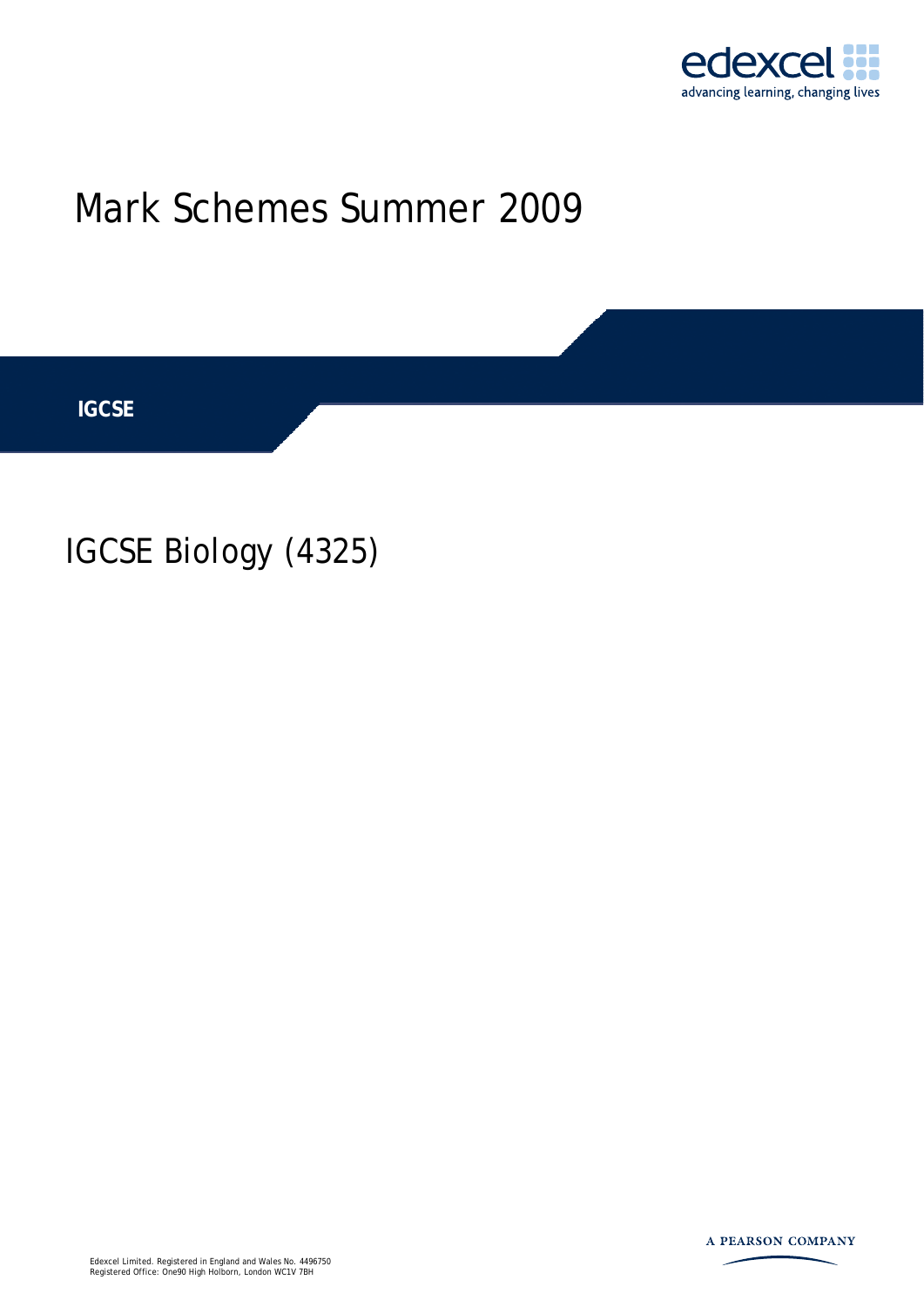Edexcel is one of the leading examining and awarding bodies in the UK and throughout the world. We provide a wide range of qualifications including academic, vocational, occupational and specific programmes for employers.

Through a network of UK and overseas offices, Edexcel's centres receive the support they need to help them deliver their education and training programmes to learners.

For further information please call our Customer Services on + 44 1204 770 696, or visit our website at www.edexcel.com.

Summer 2009 Publications Code UG021452 All the material in this publication is copyright © Edexcel Ltd 2009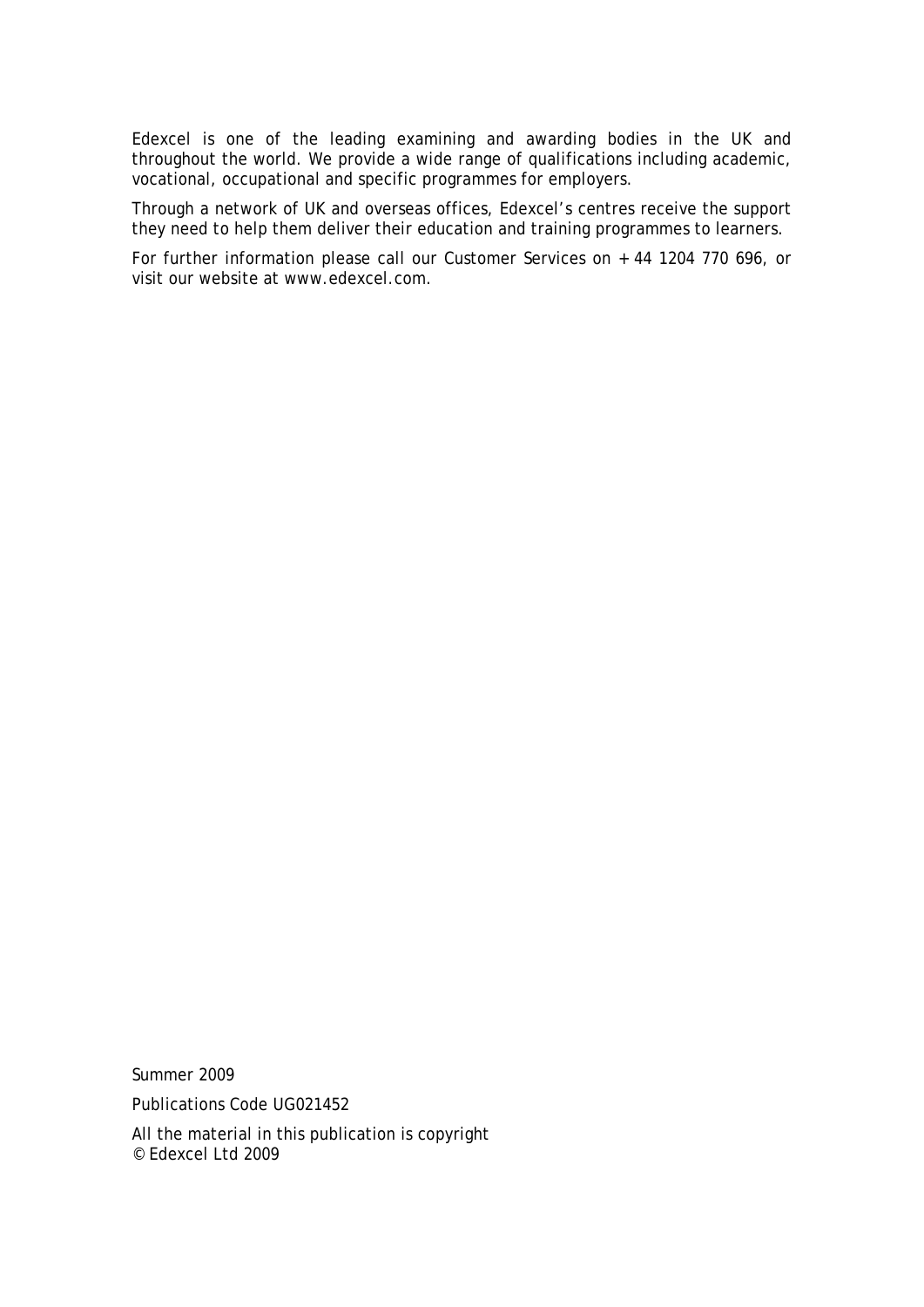### **Contents**

| 1. 4325-1F Mark Scheme |    |
|------------------------|----|
| 2. 4325-2H Mark Scheme | 14 |
| 3. 4325-03 Mark Scheme | 28 |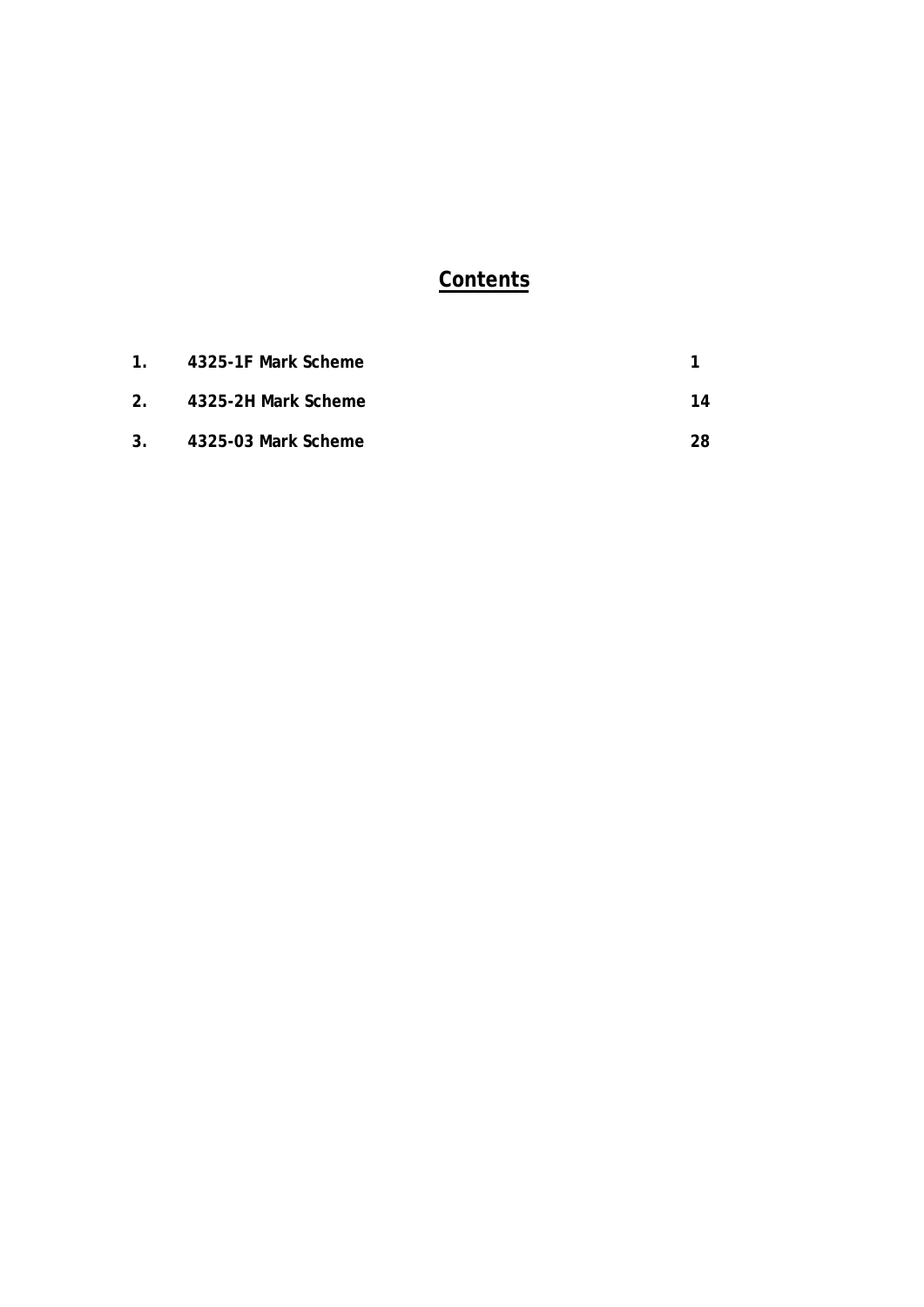#### **IGCSE BIOLOGY 4325-1F MARK SCHEME**

#### **Key**

- ; indicates separate mark points<br>/ indicates alternatives
- / indicates alternatives
- eq allow for correct equivalent
- $\overline{\phantom{a}}$  word underlined means no alternatives allowed

| Question | Answer |                                                                                                                                                                                                                                                                                                                    | Mark |
|----------|--------|--------------------------------------------------------------------------------------------------------------------------------------------------------------------------------------------------------------------------------------------------------------------------------------------------------------------|------|
| Number   |        |                                                                                                                                                                                                                                                                                                                    |      |
|          | (a)    | $A$ ;                                                                                                                                                                                                                                                                                                              |      |
|          | (b)    | A;                                                                                                                                                                                                                                                                                                                 |      |
|          | (c)    | D;                                                                                                                                                                                                                                                                                                                 |      |
|          | (d)    | $B$ ;                                                                                                                                                                                                                                                                                                              |      |
|          | (e)    | D;                                                                                                                                                                                                                                                                                                                 |      |
|          | (f)    | D;                                                                                                                                                                                                                                                                                                                 |      |
|          | (g)    | D;                                                                                                                                                                                                                                                                                                                 |      |
|          | (h)    | $C$ ;                                                                                                                                                                                                                                                                                                              |      |
|          | (i)    | $A$ ;                                                                                                                                                                                                                                                                                                              |      |
|          | (j)    | $C$ ;                                                                                                                                                                                                                                                                                                              |      |
|          |        | $\sqrt{2}$ $\sqrt{2}$ $\sqrt{2}$ $\sqrt{2}$ $\sqrt{2}$ $\sqrt{2}$ $\sqrt{2}$ $\sqrt{2}$ $\sqrt{2}$ $\sqrt{2}$ $\sqrt{2}$ $\sqrt{2}$ $\sqrt{2}$ $\sqrt{2}$ $\sqrt{2}$ $\sqrt{2}$ $\sqrt{2}$ $\sqrt{2}$ $\sqrt{2}$ $\sqrt{2}$ $\sqrt{2}$ $\sqrt{2}$ $\sqrt{2}$ $\sqrt{2}$ $\sqrt{2}$ $\sqrt{2}$ $\sqrt{2}$ $\sqrt{2$ | (10) |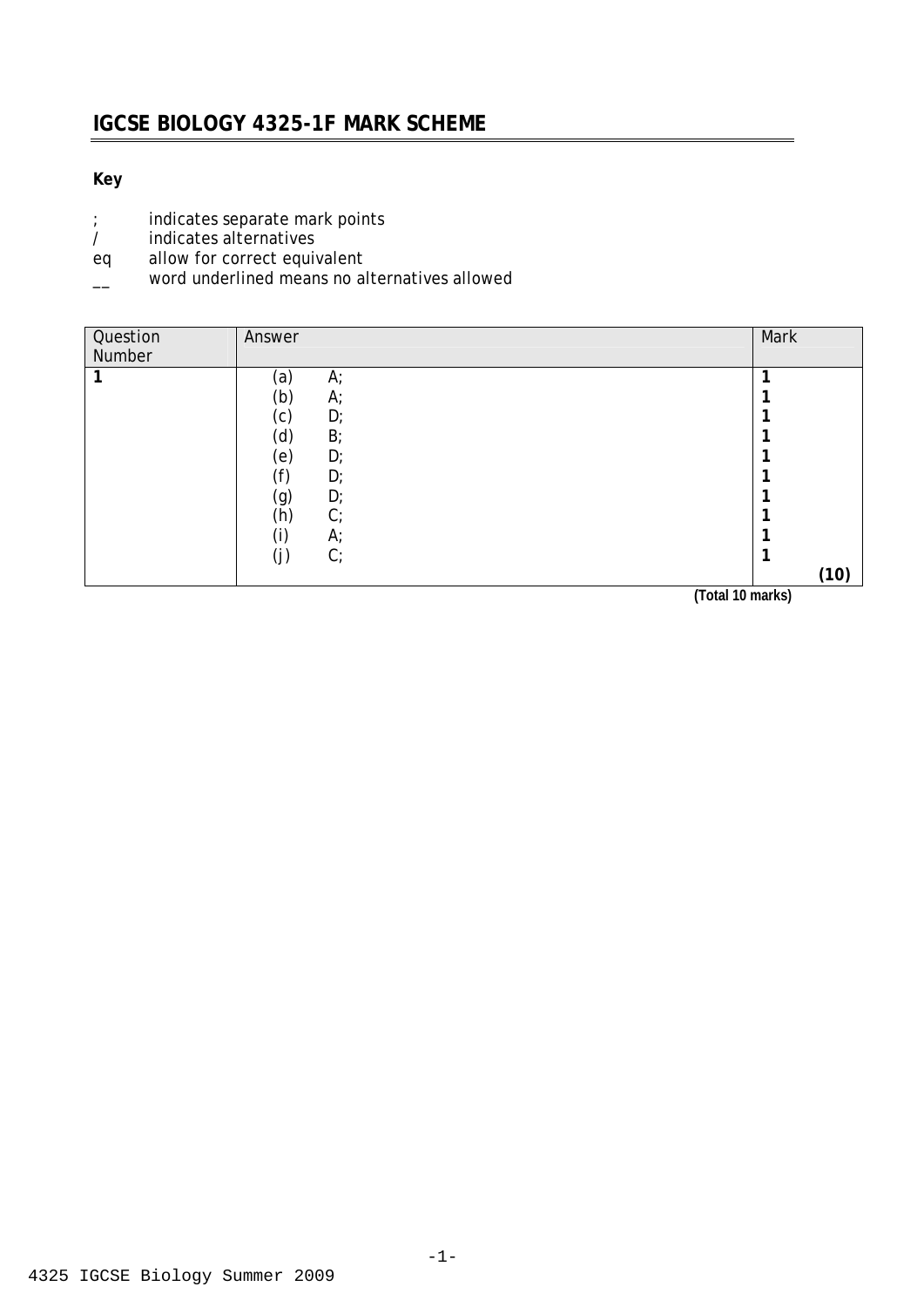| Question<br><b>Number</b> | Answer                                                                | <b>Mark</b> |     |
|---------------------------|-----------------------------------------------------------------------|-------------|-----|
| 4325 1F Q2(a)             | (motor) neurone / nerve (cell);                                       |             | (1) |
|                           |                                                                       |             |     |
| Question<br>Number        | Answer                                                                | <b>Mark</b> |     |
| $\sqrt{4325}$ 1F Q2(b)(i) | nucleus;                                                              |             | (1) |
|                           |                                                                       |             |     |
| Question<br>Number        | Answer                                                                | <b>Mark</b> |     |
| 4325 1F Q2(b)(ii)         | arrow from cell body;                                                 |             | (1) |
|                           |                                                                       |             |     |
| Question<br>Number        | Answer                                                                | <b>Mark</b> |     |
| 4325 1F Q2(c)             | blood / chemical / slower / longer lasting / eq. ;;<br>Allow converse | Max 2       | (2) |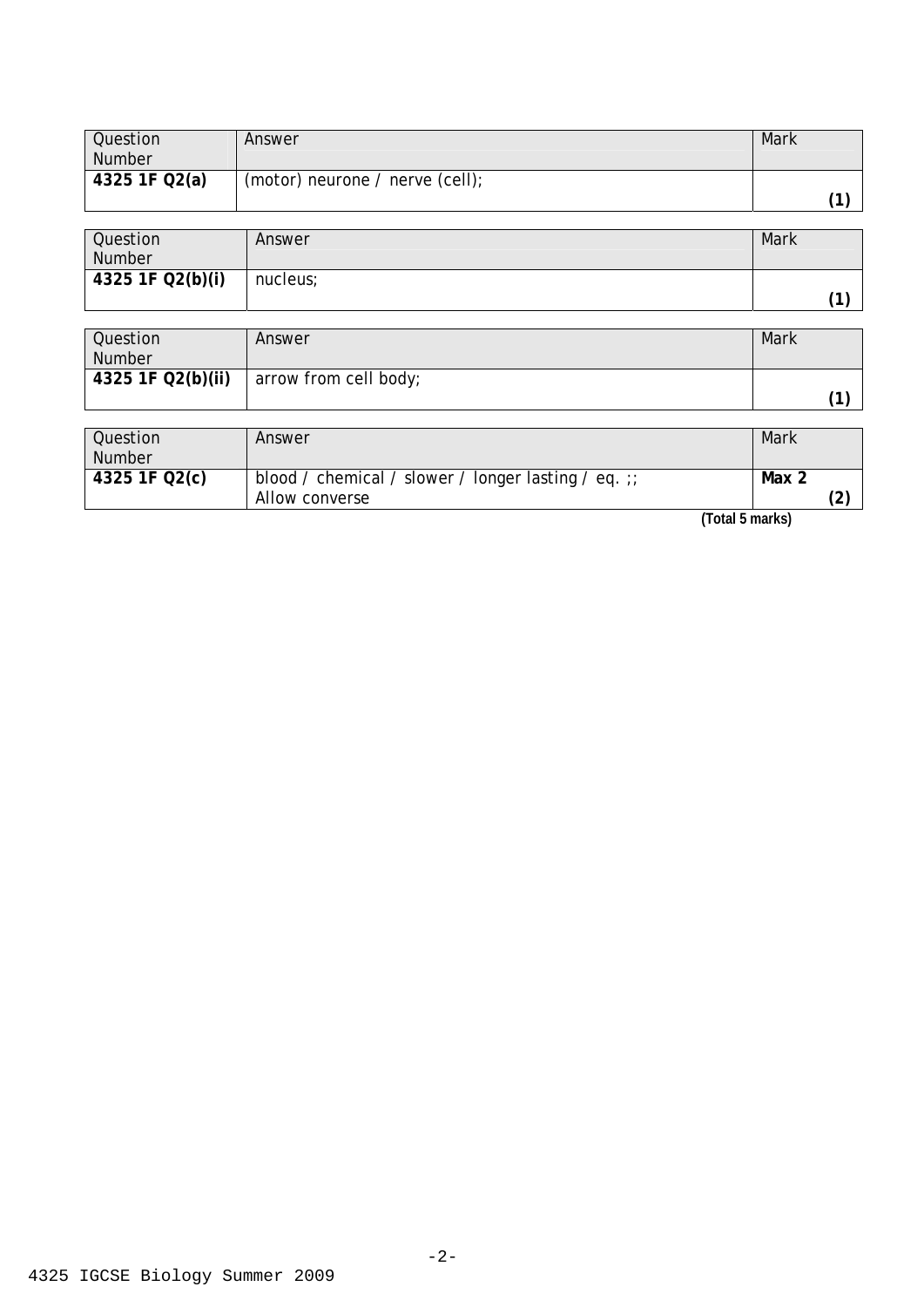| Question      | Answer                    | Mark  |     |
|---------------|---------------------------|-------|-----|
| Number        |                           |       |     |
| 4325 1F Q3(a) | increased temp;           | Max 3 |     |
|               | increased CO2 ;           |       |     |
|               | increased light;          |       |     |
|               | increased humidity;       |       |     |
|               | increased photosynthesis; |       | (3) |
|               |                           |       |     |

| Question      | Answer                              |                   | Mark  |    |
|---------------|-------------------------------------|-------------------|-------|----|
| <b>Number</b> |                                     |                   |       |    |
| 4325 1F Q3(b) | more nitrates / nitrogen;           |                   | Max 2 |    |
|               | protein / amino acids;              |                   |       |    |
|               | growth;                             |                   |       |    |
|               | other named mineral eg Mg;          |                   |       |    |
|               | function of mineral eg chlorophyll; |                   |       |    |
|               |                                     | Reject: nutrients |       | 2. |

| Question         | Answer                                                    | Mark  |     |
|------------------|-----------------------------------------------------------|-------|-----|
| <b>Number</b>    |                                                           |       |     |
| 4325 1F Q3(c)(i) | choose parents / organism;                                | Max 3 |     |
|                  | desired characteristics eg stem length / increased yield; |       |     |
|                  | breed / mate;                                             |       |     |
|                  | choose offspring;                                         |       |     |
|                  | repeat;                                                   |       |     |
|                  |                                                           |       | (3) |

| <b>Question</b>       | Answer                             | Mark |
|-----------------------|------------------------------------|------|
| Number                |                                    |      |
| $ $ 4325 1F Q3(c)(ii) | milk yield / meat production / eq; |      |
|                       |                                    | (1)  |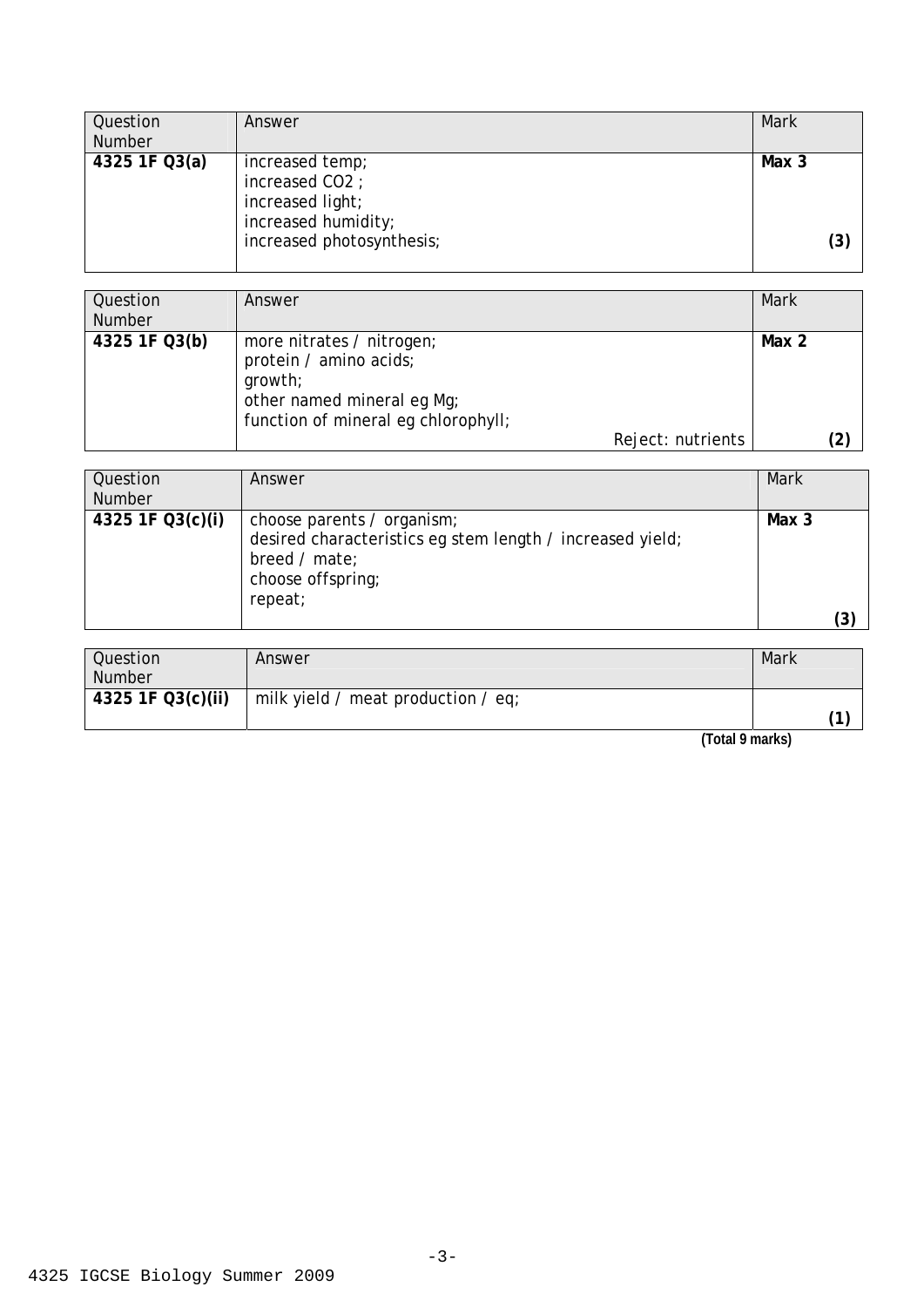| Question         | Answer                                       | Mark |
|------------------|----------------------------------------------|------|
| Number           |                                              |      |
| 4325 1F Q4(a)(i) | anther $\prime$ stamen;<br>stigma;<br>petal; |      |
|                  |                                              | (3)  |

| Question<br><b>Number</b> | Answer                                                                           | Mark  |     |
|---------------------------|----------------------------------------------------------------------------------|-------|-----|
| 4325 1F Q4(a)(ii)         | large petals / coloured petals;<br>enclosed anthers/stamens;<br>enclosed stigma; | Max 2 | ′つ` |

| <b>Question</b><br><b>Number</b> | Answer                                                                  | Mark  |  |
|----------------------------------|-------------------------------------------------------------------------|-------|--|
| 4325 1F Q4(b)                    | transfer of pollen;<br>by insect / wind / eq;<br>from anther to stigma; | Max 2 |  |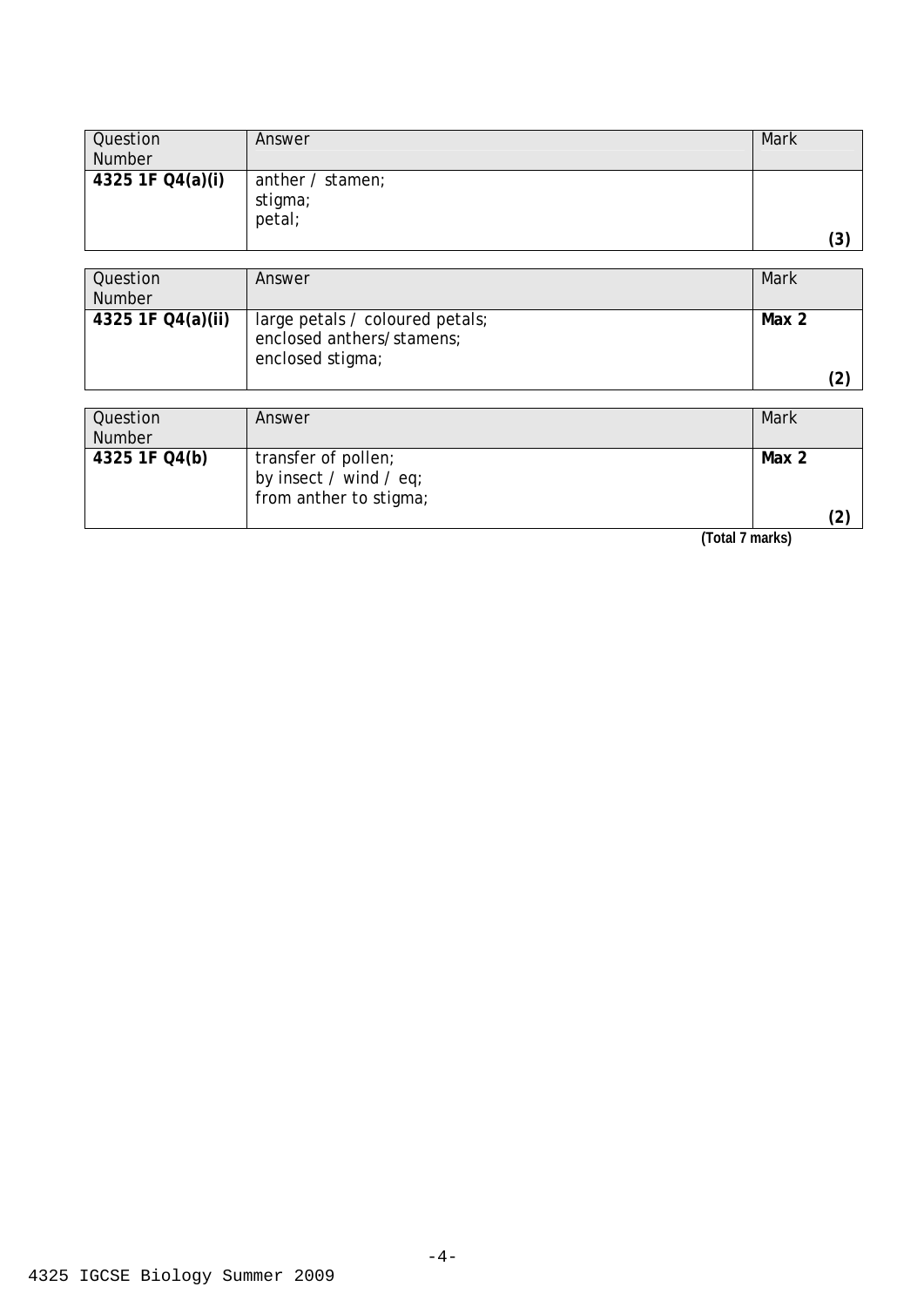| Question         | Answer          | <b>Mark</b> |
|------------------|-----------------|-------------|
| Number           |                 |             |
| 4325 1F Q5(a)(i) | water;          |             |
|                  | carbon dioxide; |             |
|                  | oxygen;         |             |
|                  |                 | (3)         |
|                  |                 |             |
| Question<br>.    | Answer          | <b>Mark</b> |

| <u>uussustuit</u> | ,,,,,,,,,,                | 111111 |
|-------------------|---------------------------|--------|
| Number            |                           |        |
| 4325 1F Q5(a)(ii) | absorb / trap light / eq; |        |
|                   |                           | 1      |

| Question<br><b>Number</b> | Answer                                                                                                                          | Mark  |     |
|---------------------------|---------------------------------------------------------------------------------------------------------------------------------|-------|-----|
| 4325 1F Q5(b)             | destarch plant $\ell$ eq;<br>place in light;<br>put in boiling/hot water;<br>(boil in) ethanol;<br>add iodine;<br>blue / black; | Max 4 | (4) |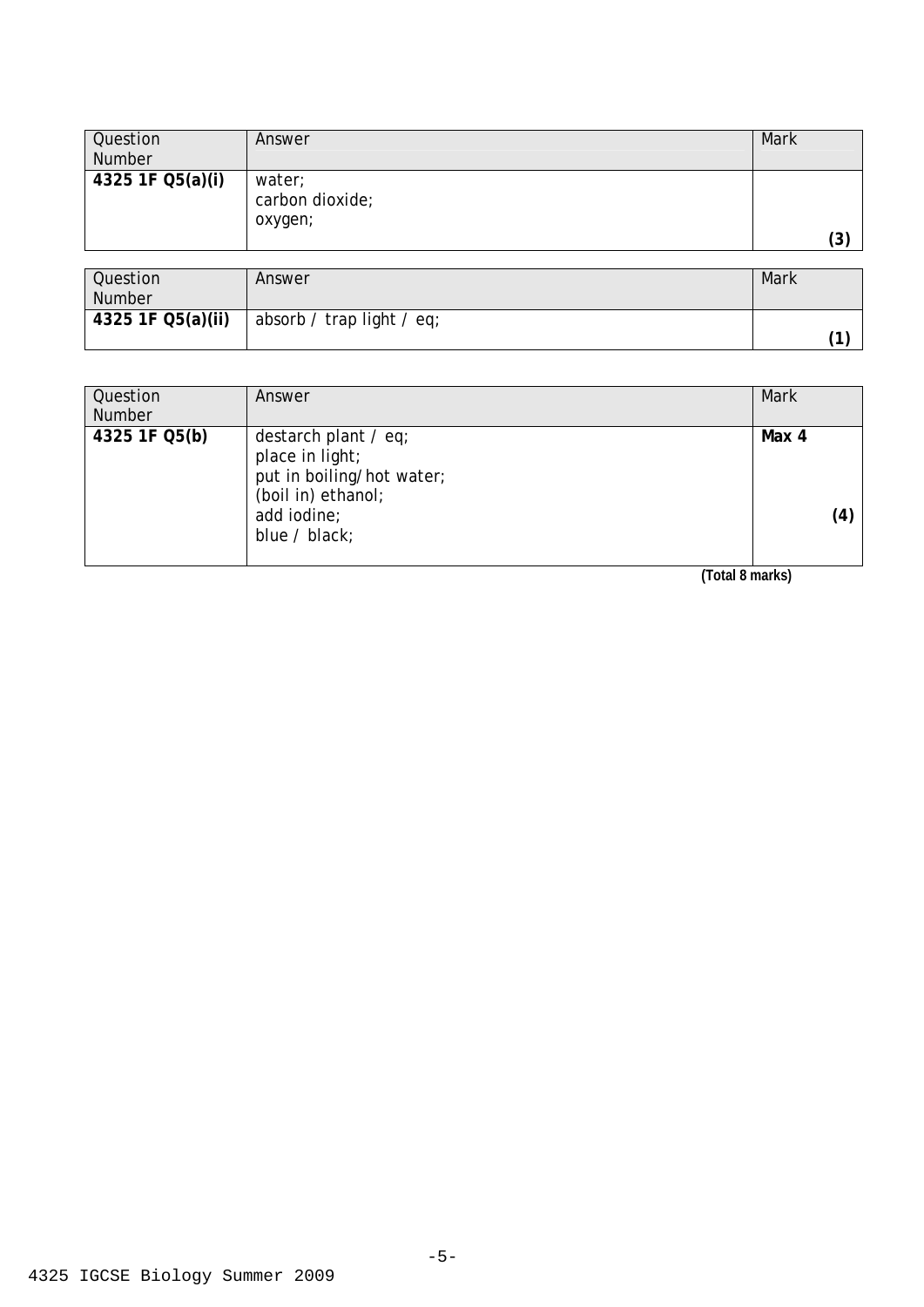| Question<br><b>Number</b> | Answer    |                               |                            | Mark |
|---------------------------|-----------|-------------------------------|----------------------------|------|
| 4325 1F Q6(a)             | Enzyme    | large molecule broken<br>down | small molecule<br>produced |      |
|                           | Amylase   | Starch;                       | Maltose;                   |      |
|                           | Protease; | Proteins                      | amino acids;               |      |
|                           | Lipase    | Lipid;                        | fatty acids;               |      |
|                           |           |                               |                            | (6)  |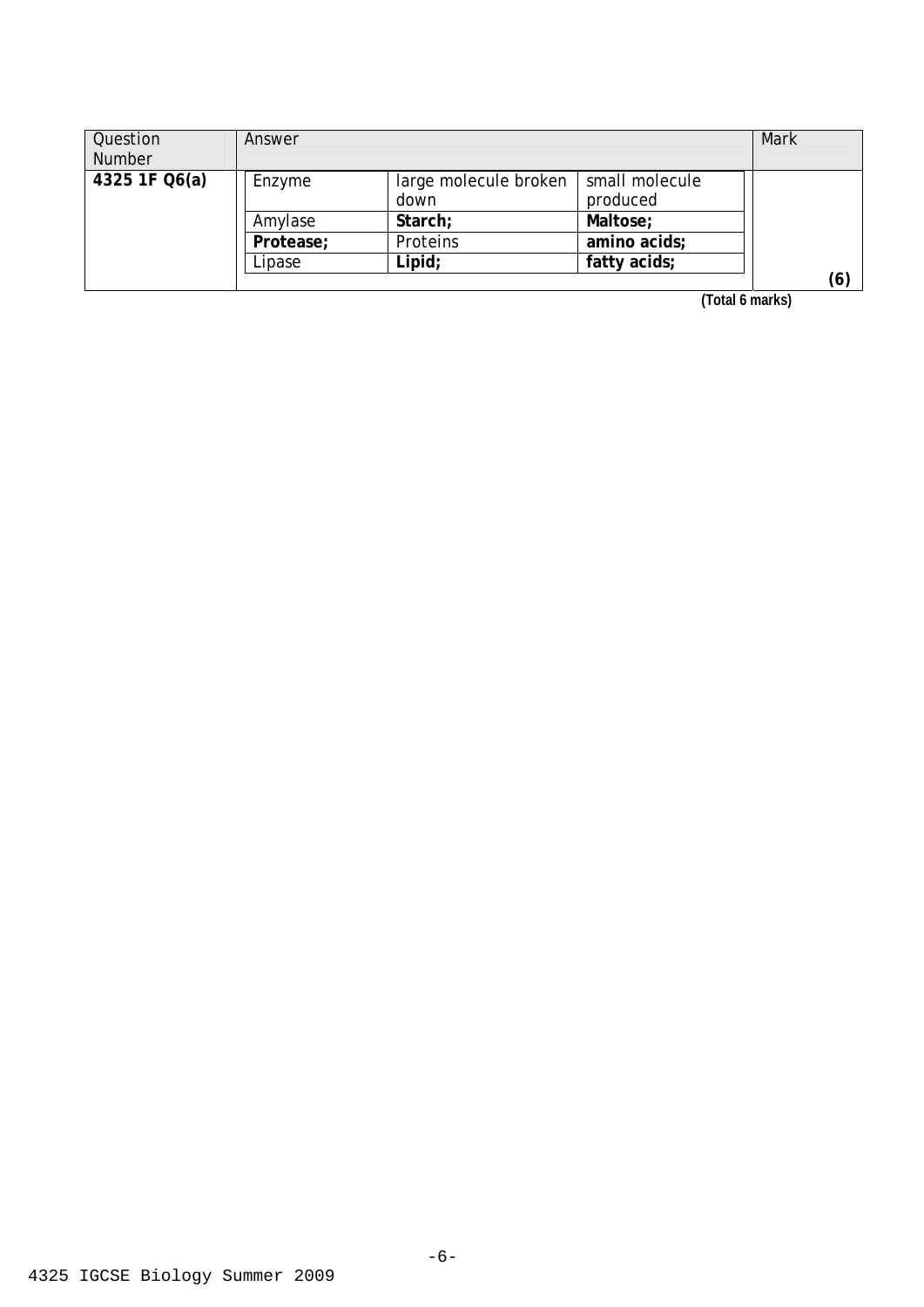| Question<br><b>Number</b> | Answer                                                              | Mark  |     |
|---------------------------|---------------------------------------------------------------------|-------|-----|
| 4325 1F Q7(a)             | Water / damp;<br>oxygen;<br>warmth / temperature;<br>(allow) light; | Max 2 | (2) |

| Question      | Answer | <b>Mark</b> |
|---------------|--------|-------------|
| Number        |        |             |
| 4325 1F Q7(b) | 5;     |             |
|               |        |             |

| Question           | Answer                                         | Mark |
|--------------------|------------------------------------------------|------|
| Number             |                                                |      |
| 4325 1F $Q7(c)(i)$ | to produce clear beer / to remove debris / eq; |      |
|                    |                                                |      |

| <b>Question</b>   | Answer                                                                                        | Mark |  |
|-------------------|-----------------------------------------------------------------------------------------------|------|--|
| <b>Number</b>     |                                                                                               |      |  |
| 4325 1F Q7(c)(ii) | to kill microorganisms / sterilise / stop fermentation / eq.                                  |      |  |
|                   |                                                                                               |      |  |
|                   | $\mathcal{L}$ . $\mathcal{L}$ . $\mathcal{L}$ . $\mathcal{L}$ . $\mathcal{L}$ . $\mathcal{L}$ |      |  |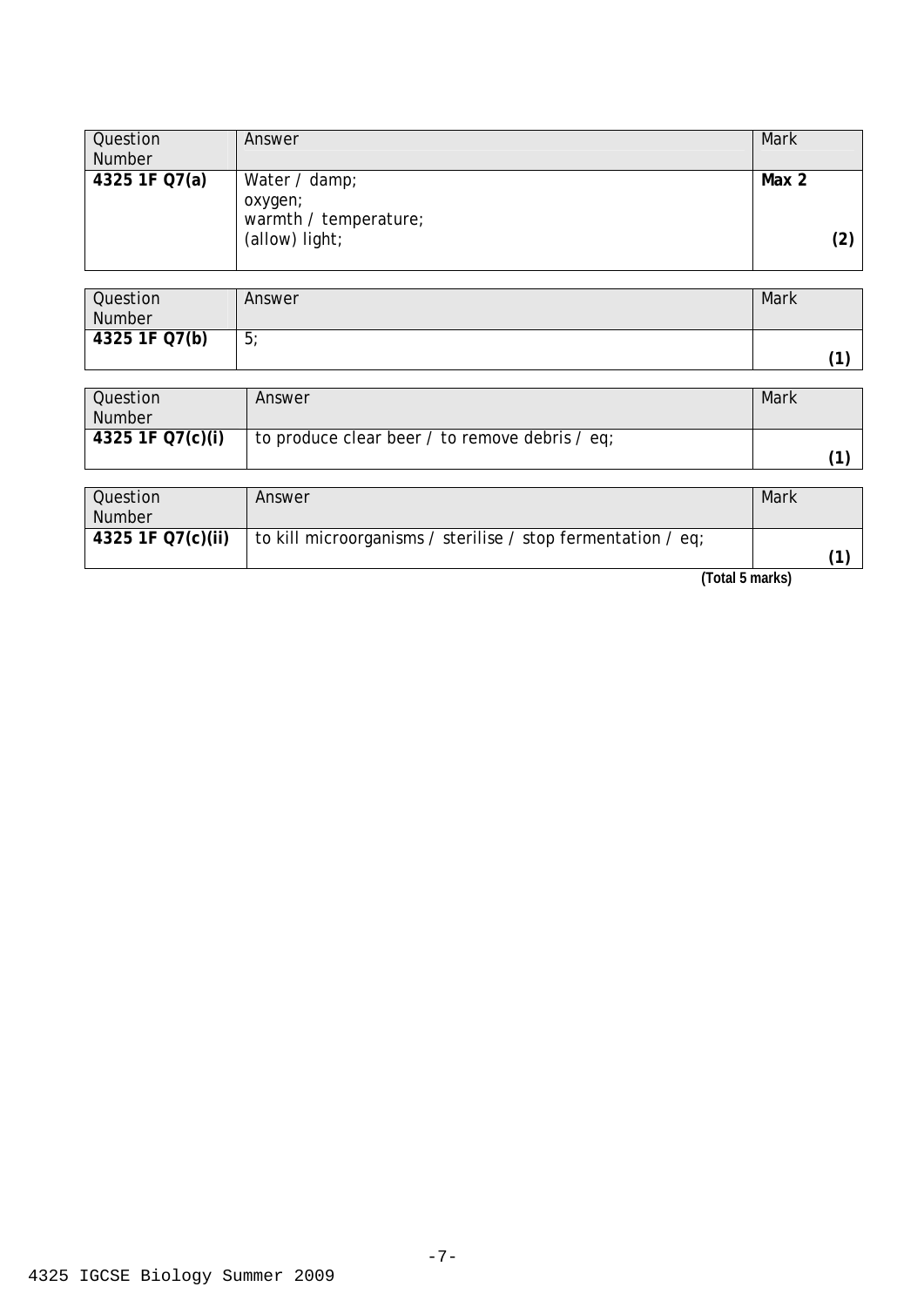| Question<br>Number | Answer    |                    |            |           | Mark                      |     |
|--------------------|-----------|--------------------|------------|-----------|---------------------------|-----|
| 4325 1F Q8         |           | structure          |            |           |                           |     |
|                    | organism  | chloroplasts       | cytoplasm  | cell wall | nucleus                   |     |
|                    | fungus    | $\pmb{\mathsf{X}}$ | $\prime$   | $\prime$  | $\left(\frac{\ }{\ }{\ }$ |     |
|                    | bacterium | (X)                | $\prime$ ; | $($ / $)$ | (X)                       |     |
|                    | virus     | X;                 | (X)        | (X)       | X;                        |     |
|                    |           |                    |            |           |                           | (4) |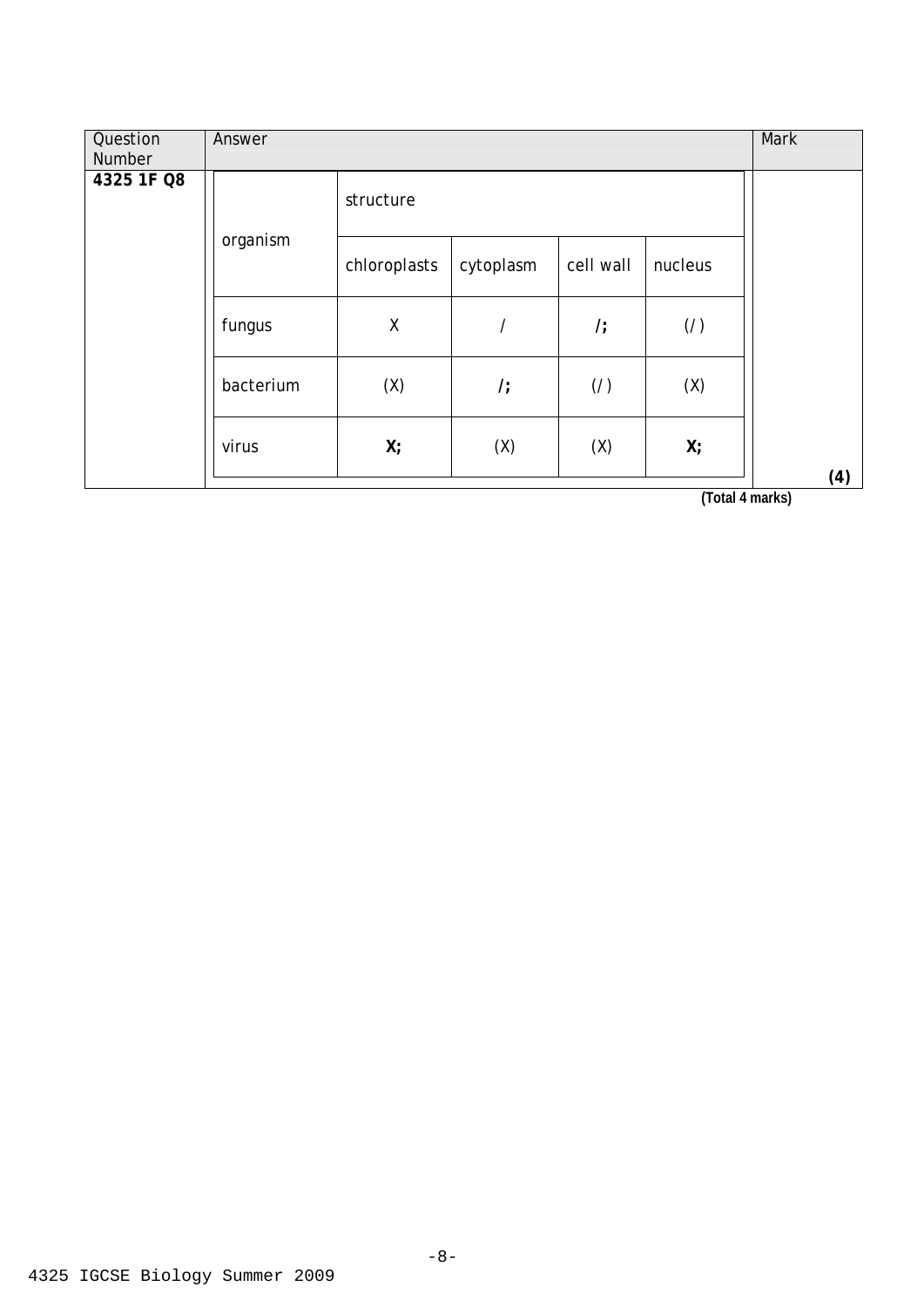| Question      | Answer                                                        | Mark |
|---------------|---------------------------------------------------------------|------|
| Number        |                                                               |      |
| 4325 1F Q9(a) | low in numbers / risk of extinction / risk of dying out / eq. |      |
|               |                                                               |      |

| Question<br>Number | Answer                                  | Mark              |
|--------------------|-----------------------------------------|-------------------|
| 4325 1F Q9(b)      | jellyfish in centre;<br>arrows correct; | $\left( 2\right)$ |

| Question         | Answer                                  | Mark |
|------------------|-----------------------------------------|------|
| Number           |                                         |      |
| 4325 1F Q9(c)(i) | higher temp reduces time to hatch / eq; |      |
|                  |                                         |      |

| Question          | Answer                                             | Mark |
|-------------------|----------------------------------------------------|------|
| <b>Number</b>     |                                                    |      |
| 4325 1F Q9(c)(ii) | 30 $^0C$ ;<br>Accept within a range of 29.9 - 30.1 |      |
|                   |                                                    |      |

| Question         | Answer                                                     | Mark |
|------------------|------------------------------------------------------------|------|
| Number           |                                                            |      |
| 4325 1F Q9(d)(i) | 29 <sup>0</sup> C;<br>Accept within a range of 28.9 - 29.1 |      |
|                  |                                                            |      |

| Question          | Answer                                                  | Mark        |
|-------------------|---------------------------------------------------------|-------------|
| <b>Number</b>     |                                                         |             |
| 4325 1F Q9(d)(ii) | 24:                                                     |             |
|                   | 96:                                                     |             |
|                   | (allow one mark for 80:20 or for 96/24 wrong way round) | $\mathbf 2$ |

| Question           | Answer                                                       | Mark |
|--------------------|--------------------------------------------------------------|------|
| <b>Number</b>      |                                                              |      |
| 4325 1F $Q9(e)(i)$ | eggs hatch early $\ell$ eg;                                  |      |
|                    | less developed (premature idea) / less time to develop / eq; |      |
|                    | fewer males $\ell$ eq;                                       |      |
|                    | less mating / less reproduction / eq;                        |      |

| Answer                                                        | Mark                                                |
|---------------------------------------------------------------|-----------------------------------------------------|
|                                                               |                                                     |
| less burning / less combustion;                               |                                                     |
|                                                               |                                                     |
| grow more trees / reduce deforestation;                       |                                                     |
| increase photosynthesis;                                      |                                                     |
| cycle / walk / less cars / reduce electricity use / recycle / | (3)                                                 |
| wind / tidal / nuclear / renewable / eq;                      |                                                     |
| Ignore aerosols, ref to factories, pollution                  |                                                     |
|                                                               | (of) fossil fuel / named fossil fuel; accept petrol |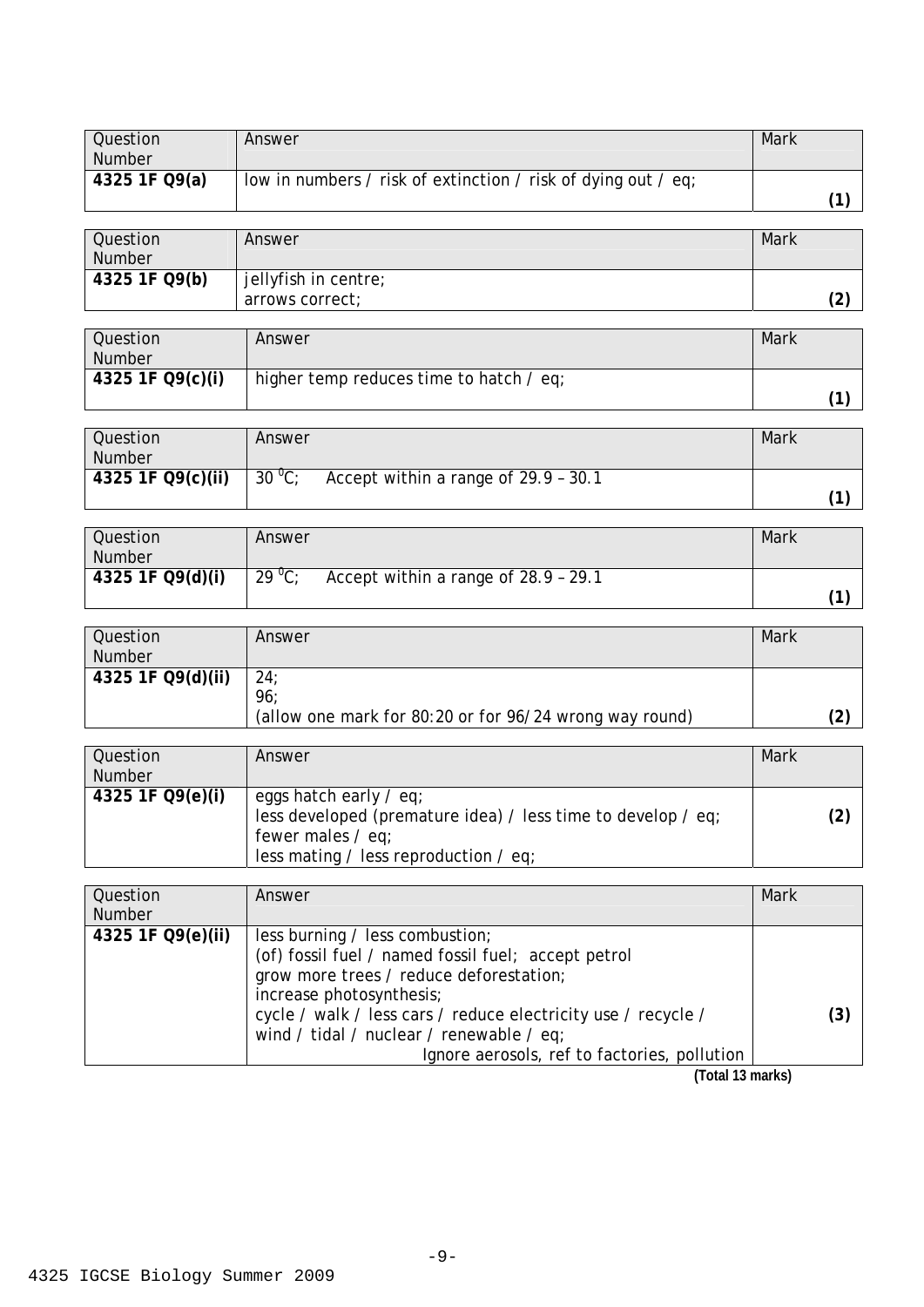| Question             | Answer     | Mark |
|----------------------|------------|------|
| Number               |            |      |
| $14325$ 1F Q10(a)(i) | vena cava; |      |
|                      | aorta;     | (2)  |
|                      |            |      |

| Question           | Answer          | Mark |
|--------------------|-----------------|------|
| <b>Number</b>      |                 |      |
| 4325 1F Q10(a)(ii) | left ventricle; |      |
|                    |                 | ำ    |

| Question            | Answer                                                  | Mark |
|---------------------|---------------------------------------------------------|------|
| Number              |                                                         |      |
| 4325 1F Q10(a)(iii) | (blood) to the lung $\ell$ alveoli;                     |      |
|                     | collect oxygen / deoxygenated / release carbon dioxide; | (2)  |

| Question<br><b>Number</b> | Answer                                                                                                                                                                                                                                                                                                                                                               | Mark |
|---------------------------|----------------------------------------------------------------------------------------------------------------------------------------------------------------------------------------------------------------------------------------------------------------------------------------------------------------------------------------------------------------------|------|
| 4325 1F Q10(b)            | blockage or narrowing / eq;<br>by fat / fatty deposit / cholesterol / eq;<br>in arteries / coronary artery / aorta / blood vessels;<br>less oxygen / less glucose;<br>anaerobic respiration;<br>lactic acid;<br>heart attack / heart disease / angina / eq;<br>nicotine / carbon monoxide;<br>increased heart rate /high blood pressure / make heart work<br>harder; | (5)  |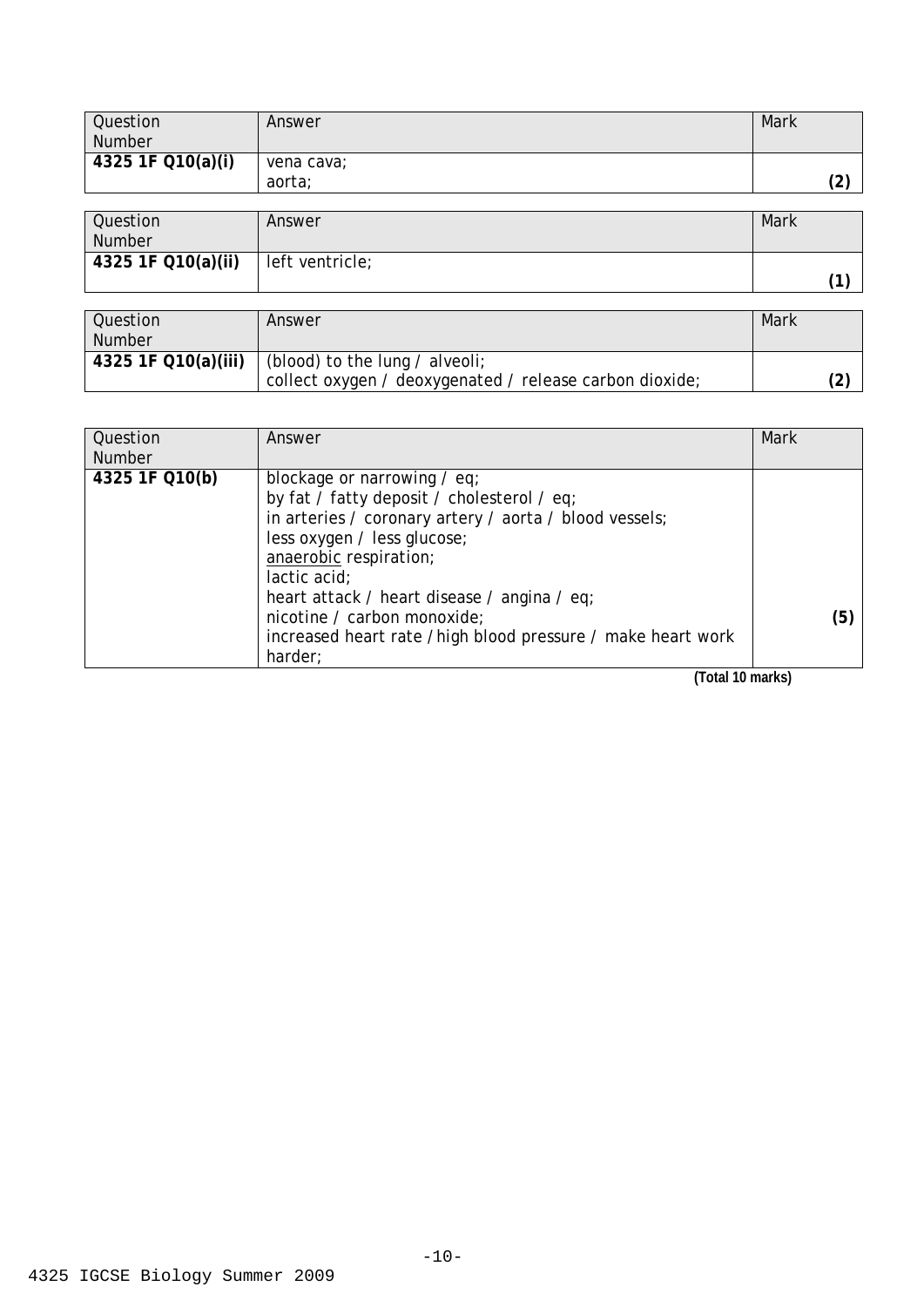| Question       | Answer                                                    | Mark              |
|----------------|-----------------------------------------------------------|-------------------|
| <b>Number</b>  |                                                           |                   |
| 4325 1F Q11(a) | increases / eq;                                           |                   |
|                | levels / stays at 120 / stops increasing / constant / eq; | $\left( 2\right)$ |

| Question       | Answer                                            | Mark |
|----------------|---------------------------------------------------|------|
| <b>Number</b>  |                                                   |      |
| 4325 1F Q11(b) | 100:                                              |      |
|                | (one for 60 and 120 in working however expressed) | ′ິ   |

| Question          | Answer                 | Mark |
|-------------------|------------------------|------|
| <b>Number</b>     |                        |      |
| 4325 1F Q11(c)(i) | anaerobic respiration; |      |
|                   |                        |      |

| Question             | Answer                                                   | Mark |
|----------------------|----------------------------------------------------------|------|
| <b>Number</b>        |                                                          |      |
| $4325$ 1F Q11(c)(ii) | more oxygen / repay oxygen debt;                         |      |
|                      | (more aerobic) respiration / less anaerobic respiration; |      |

| Question       | Answer                                                      | Mark |
|----------------|-------------------------------------------------------------|------|
| <b>Number</b>  |                                                             |      |
| 4325 1F Q11(d) | heat loss / cool / dehydration / maintain body temperature; |      |
|                | increase heart rate $\ell$ eq;                              |      |
|                | blood vessels get wider / vasodilation;                     | (3)  |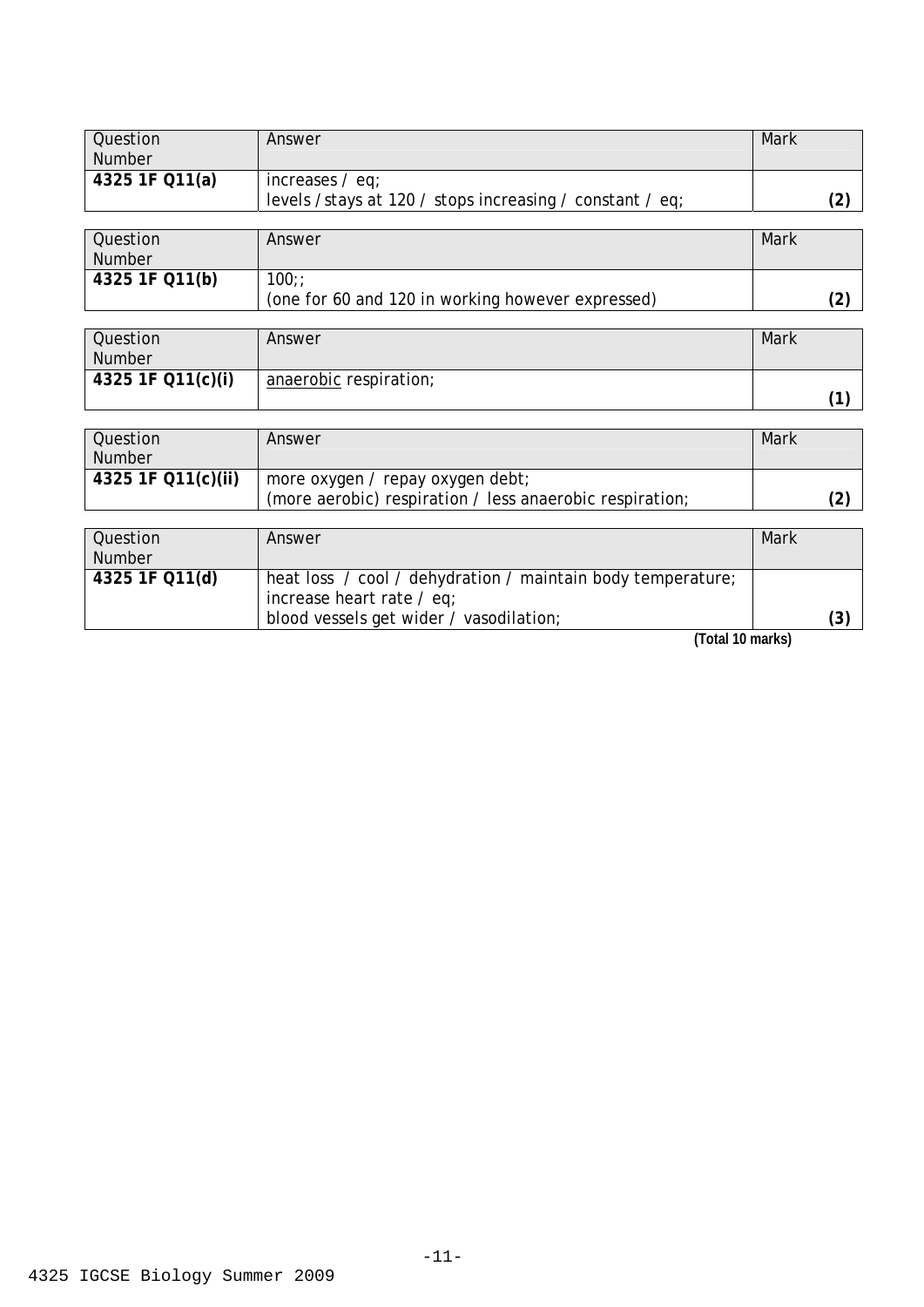| Question<br><b>Number</b> | Answer        |                 |               | Mark |
|---------------------------|---------------|-----------------|---------------|------|
| 4325 1F Q12(a)            | Plant part    | <b>Stimulus</b> | Response      |      |
|                           | (stem)        | (light)         | (positive     |      |
|                           |               |                 | phototropism) |      |
|                           | (root)        | (light)         | negative      |      |
|                           |               |                 | phototropism; |      |
|                           | Stem / shoot; | gravity;        | (negative     |      |
|                           |               |                 | geotropism)   | (3)  |

| Question<br><b>Number</b> | Answer                                                                                                  | Mark |
|---------------------------|---------------------------------------------------------------------------------------------------------|------|
| 4325 1F Q12(b)            | obtain light;<br>photosynthesis;<br>make glucose / sugar / carbohydrate;<br>for growth $\prime$ energy; | (2)  |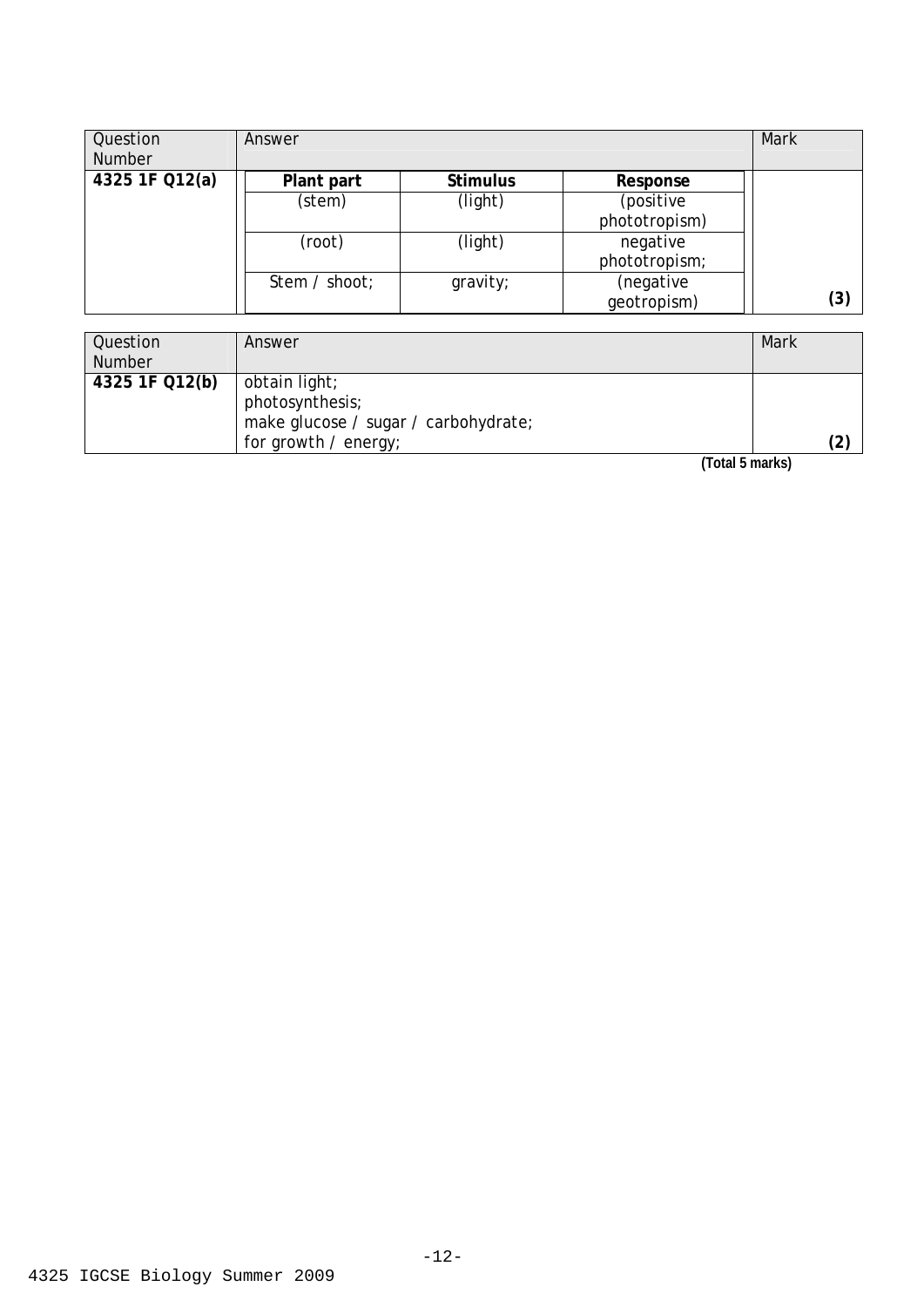| Question<br><b>Number</b> | Answer                                  | Mark |
|---------------------------|-----------------------------------------|------|
|                           |                                         |      |
| 4325 1F Q13(a)            | nucleus;                                |      |
|                           | empty / enucleated; Ignore unfertilised |      |
|                           | mitosis;                                |      |
|                           | embryo;                                 |      |
|                           | uterus / womb;                          | (6)  |
|                           | same / identical; Ignore similar        |      |

| Question       | Answer               |                 | Mark |
|----------------|----------------------|-----------------|------|
| Number         |                      |                 |      |
| 4325 1F Q13(b) | Animal               | Sex chromosomes |      |
|                | CopyCat's mother     | (XX             |      |
|                | The surrogate mother | XX:             |      |
|                | Copycat              | XX:             |      |
|                |                      |                 |      |

**PAPER TOTAL 100 MARKS**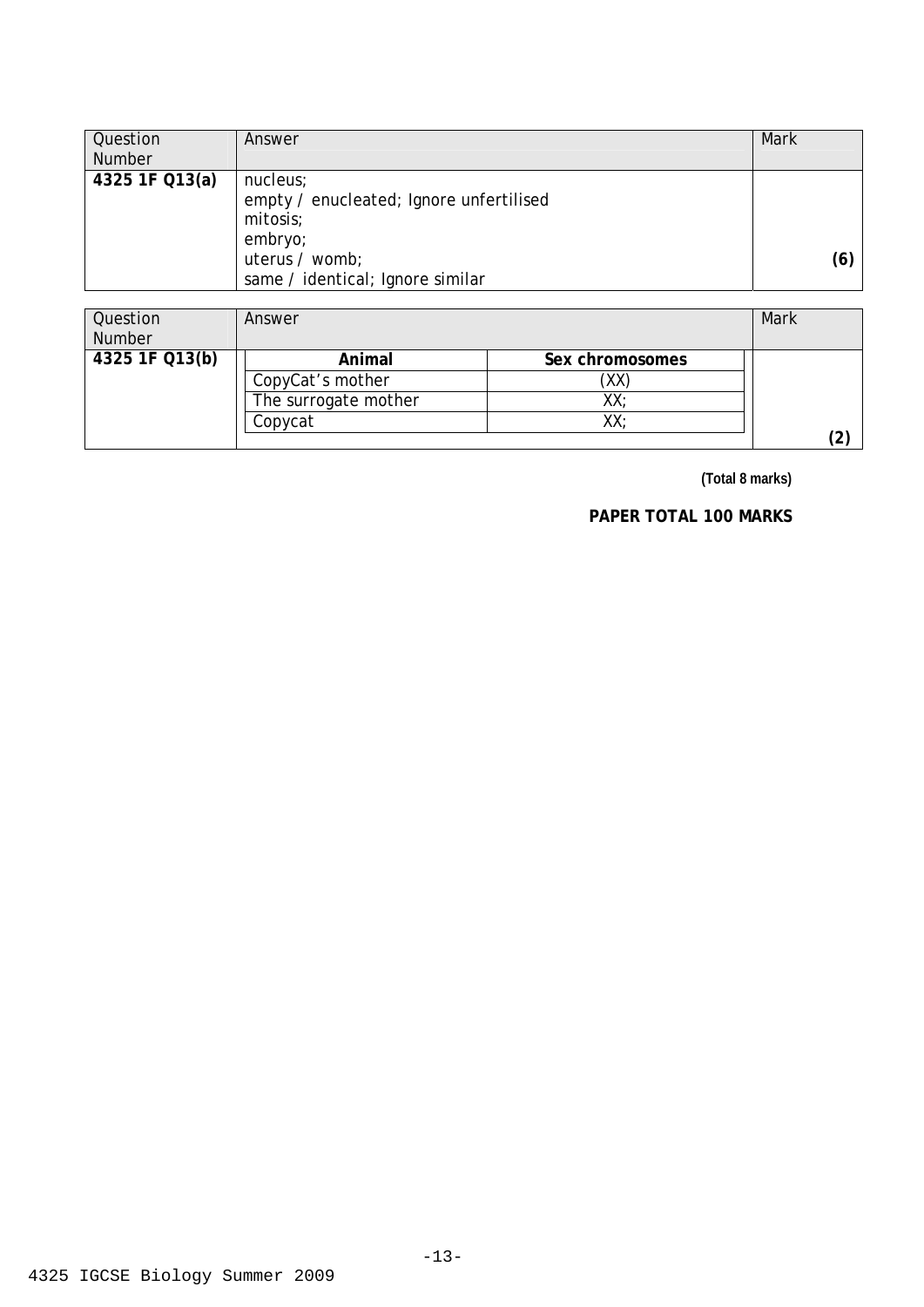#### **BIOLOGY 4325-2H MARK SCHEME**

#### **Key**

- ; indicates separate mark points<br>/ indicates alternatives
- / indicates alternatives
- eq allow for correct equivalent
- $\overline{\phantom{a}}$  word underlined means no alternatives allowed

| Question<br>Number | Answer    |              |                          |              | Mark                      |     |
|--------------------|-----------|--------------|--------------------------|--------------|---------------------------|-----|
| 4325 2H Q1         |           | structure    |                          |              |                           |     |
|                    | organism  | chloroplasts | cytoplasm                | cell<br>wall | nucleus                   |     |
|                    | fungus    | Χ            | $\overline{\phantom{a}}$ | $\prime$     | $\left(\frac{\ }{\ }{\ }$ |     |
|                    | bacterium | (X)          | $\prime$ ;               | $($ / $)$    | (X)                       |     |
|                    | virus     | X;           | (X)                      | (X)          | X;                        | (4) |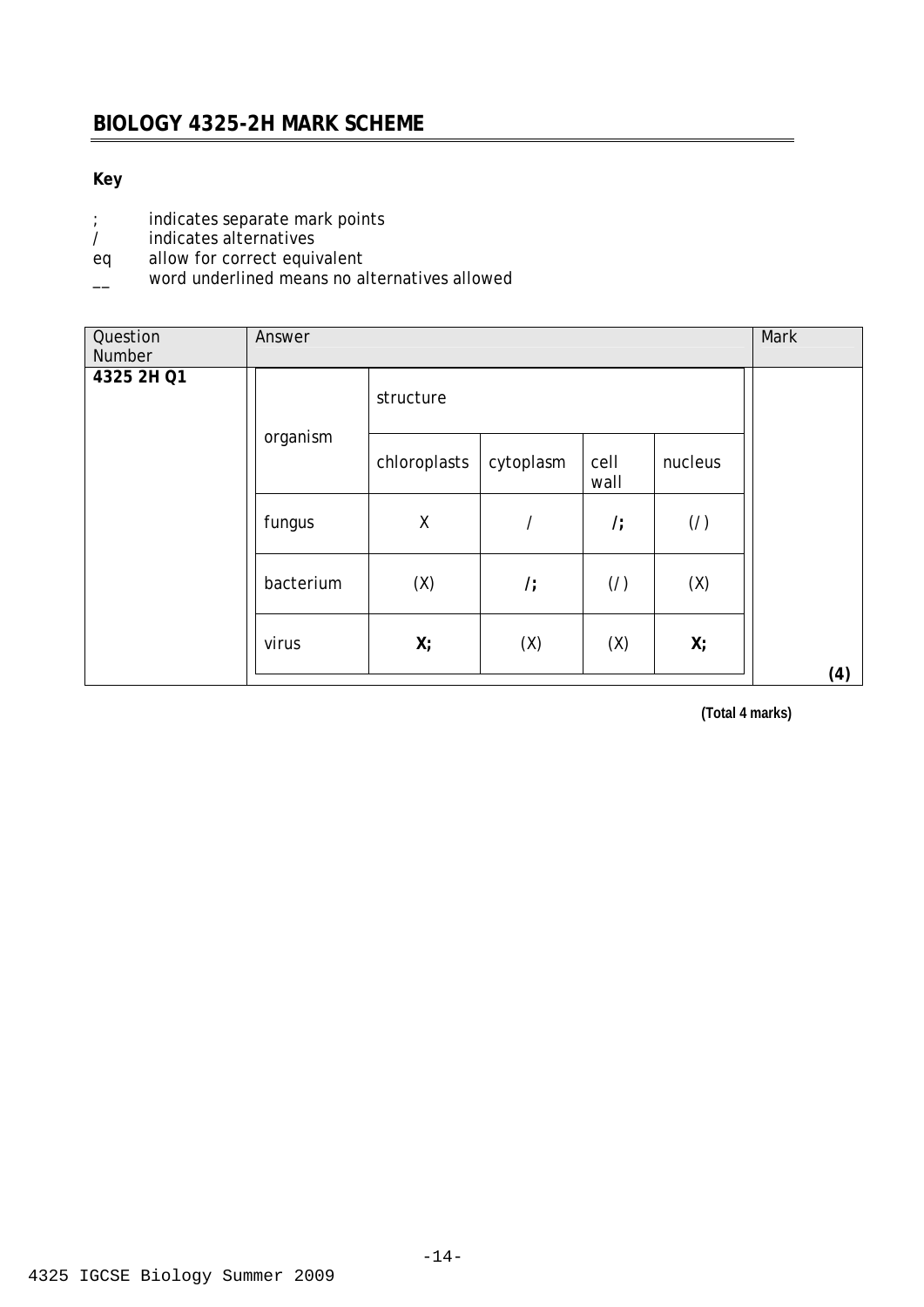| Question      | Answer                                                        | Mark |
|---------------|---------------------------------------------------------------|------|
| <b>Number</b> |                                                               |      |
| 4325 2H Q2(a) | low in numbers / risk of extinction / risk of dying out / eq. |      |
|               |                                                               |      |

| Question      | Answer               | Mark              |
|---------------|----------------------|-------------------|
| Number        |                      |                   |
| 4325 2H Q2(b) | jellyfish in centre; |                   |
|               | arrows correct;      | $\left( 2\right)$ |

| Question         | Answer                                  | Mark |
|------------------|-----------------------------------------|------|
| <b>Number</b>    |                                         |      |
| 4325 2H Q2(c)(i) | higher temp reduces time to hatch / eq; |      |
|                  |                                         |      |

| Question          | Answer        |                                    | Mark |  |
|-------------------|---------------|------------------------------------|------|--|
| Number            |               |                                    |      |  |
| 4325 2H Q2(c)(ii) | 30 ( $^0C$ ); | Accept within a range of 29.9-30.1 |      |  |
|                   |               |                                    |      |  |

| Question         | Answer        |                                    | Mark |
|------------------|---------------|------------------------------------|------|
| Number           |               |                                    |      |
| 4325 2H Q2(d)(i) | 29 ( $^0C$ ); | Accept within a range of 28.9-29.1 |      |
|                  |               |                                    |      |

| <b>Question</b><br>Number | Answer                                          | Mark |
|---------------------------|-------------------------------------------------|------|
| 4325 2H Q2(d)(ii)         | 24:                                             |      |
|                           | 96:                                             |      |
|                           | (allow one mark for $9624 / 20:80 \text{/eq}$ ) | (2   |

| Question         | Answer                                                                                                                                                                                            | Mark |
|------------------|---------------------------------------------------------------------------------------------------------------------------------------------------------------------------------------------------|------|
| <b>Number</b>    |                                                                                                                                                                                                   |      |
| 4325 2H Q2(e)(i) | eggs hatch early $\ell$ eq;<br>less developed (premature idea) / less time to develop / eq;<br>OR if graph (d) used<br>fewer males / eq; reject no males<br>less mating / less reproduction / eq; | (2)  |

| 4325 2H Q2(e)(ii)<br>less burning / less combustion;<br>(of) fossil fuel / named fossil fuel;<br>grow more trees / reduce deforestation;<br>increase photosynthesis;<br>cycle / walk / less cars / reduce electricity use / recycle /<br>wind / tidal / nuclear / renewable / eq; | Question<br><b>Number</b> | Answer                                       | Mark |
|-----------------------------------------------------------------------------------------------------------------------------------------------------------------------------------------------------------------------------------------------------------------------------------|---------------------------|----------------------------------------------|------|
| $(1 - 1 - 1)$ 4.0 $-1$ $-1$                                                                                                                                                                                                                                                       |                           | Ignore aerosols, ref to factories, pollution |      |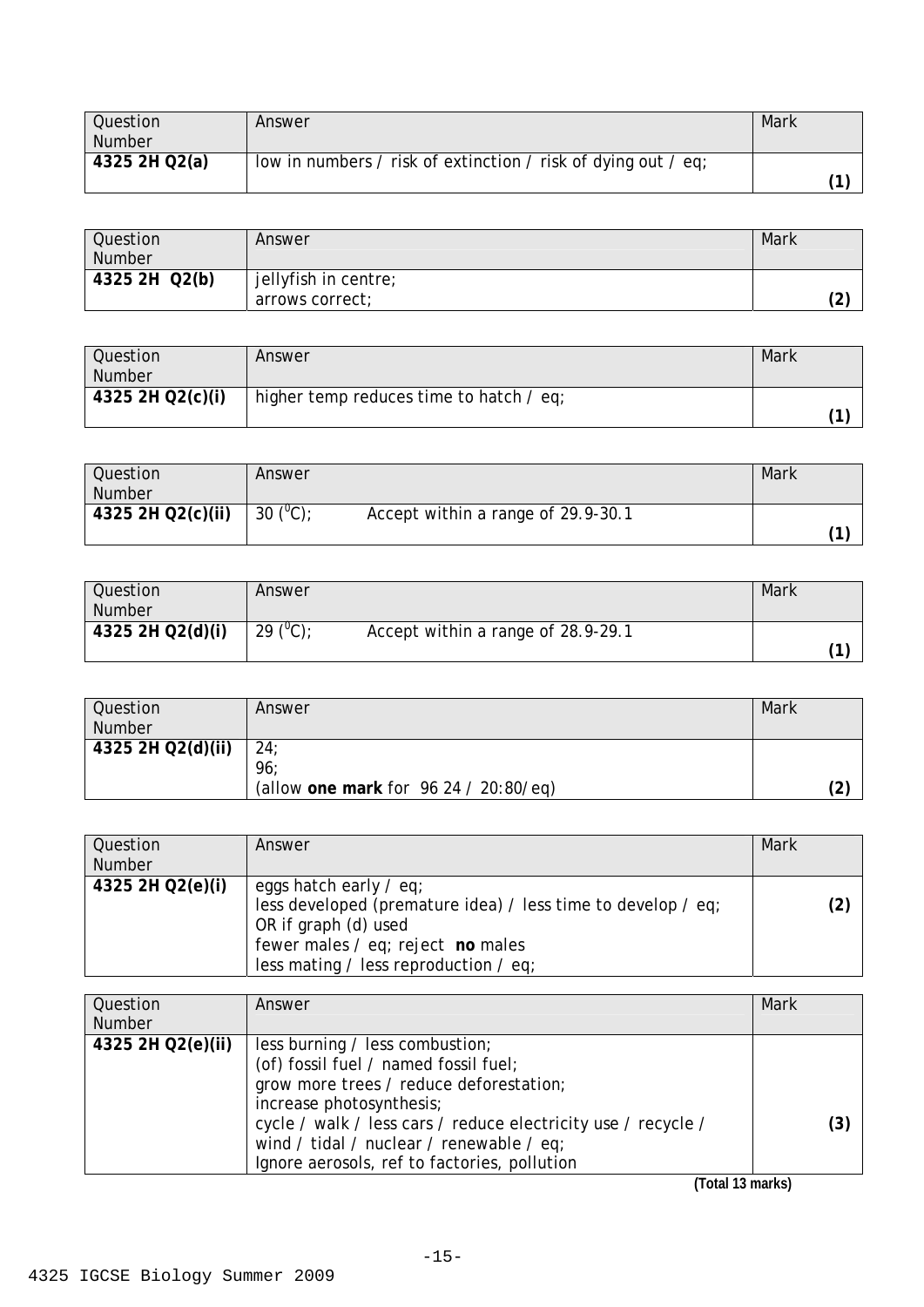| Question<br>Number | Answer               | Mark              |
|--------------------|----------------------|-------------------|
| 4325 2H Q3(a)(i)   | vena cava;<br>aorta; | $\left( 2\right)$ |

| Question          | Answer          | Mark |
|-------------------|-----------------|------|
| Number            |                 |      |
| 4325 2H Q3(a)(ii) | left ventricle; |      |
|                   |                 | ′1   |

| Question<br><b>Number</b> | Answer                                                                                                  | Mark |
|---------------------------|---------------------------------------------------------------------------------------------------------|------|
| 4325 2H Q3(a)(iii)        | (blood) to lung / alveoli;<br>obtain oxygen / oxygenated / release carbon dioxide/ de<br>oxygenated eq; | (2)  |

| Question      | Answer                                                                                                                                                                                                                                                                                                                                                                  | Mark |
|---------------|-------------------------------------------------------------------------------------------------------------------------------------------------------------------------------------------------------------------------------------------------------------------------------------------------------------------------------------------------------------------------|------|
| <b>Number</b> |                                                                                                                                                                                                                                                                                                                                                                         |      |
| 4325 2H Q3(b) | blockage $\prime$ narrowing;<br>blood vessels / arteries / coronary artery / aorta;<br>fat / fatty deposit / cholesterol;<br>less oxygen / less glucose;<br>anaerobic respiration;<br>lactic acid;<br>heart attack / heart disease / angina/ heart stops /eq;<br>nicotine / carbon monoxide;<br>increased heart rate / high blood pressure / make heart work<br>harder; |      |
|               |                                                                                                                                                                                                                                                                                                                                                                         | 5)   |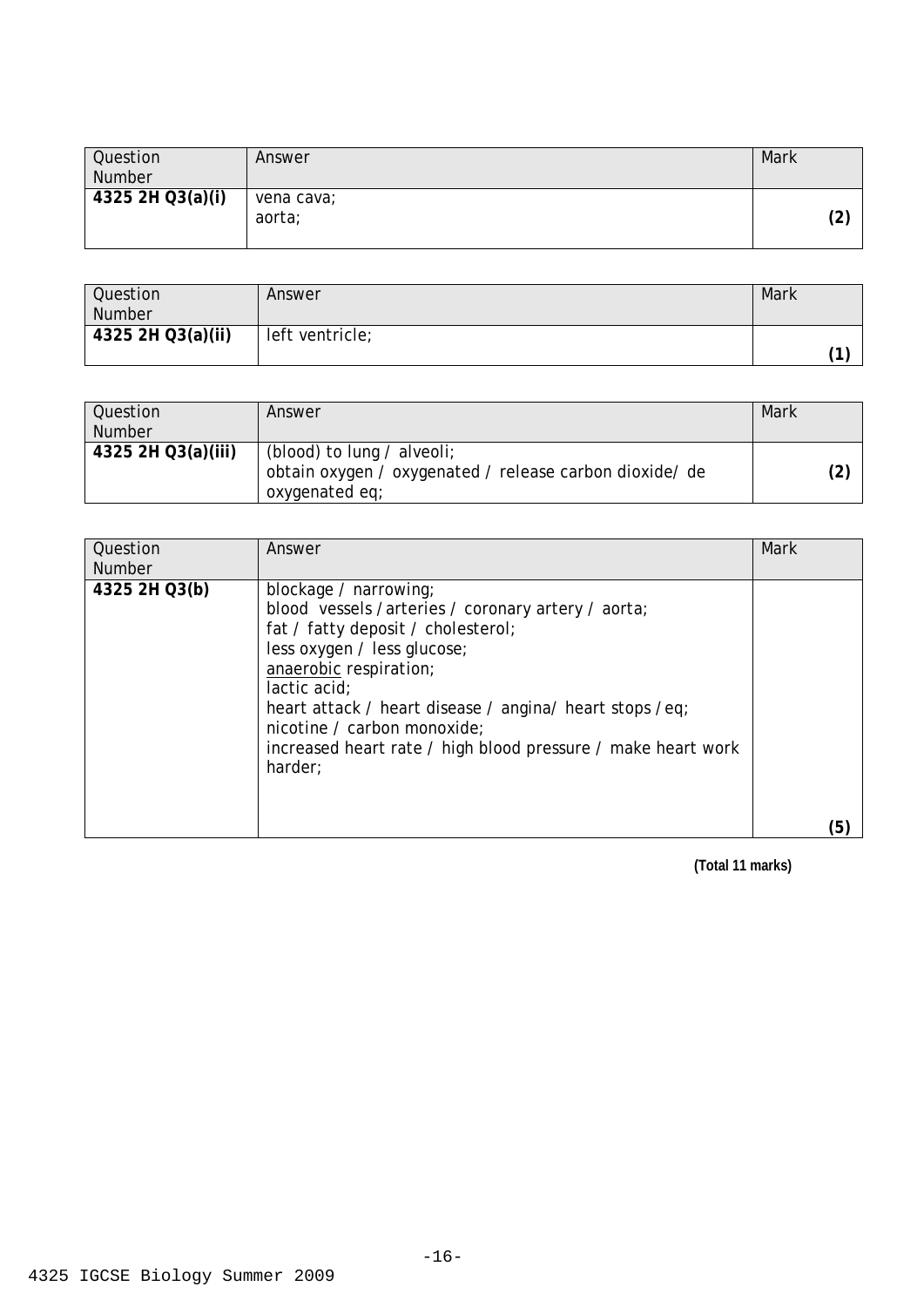| Question      | Answer                                                    | Mark              |
|---------------|-----------------------------------------------------------|-------------------|
| Number        |                                                           |                   |
| 4325 2H Q4(a) | increases / eq;                                           |                   |
|               | levels / stays at 120 / stops increasing / constant / eq. | $\left( 2\right)$ |

| Question<br>Number | Answer                                                   | Mark           |
|--------------------|----------------------------------------------------------|----------------|
| 4325 2H Q4(b)      | 100<br>(one for 60 and 120 in working however expressed) | $\overline{2}$ |

| Question         | Answer                 | Mark |
|------------------|------------------------|------|
| Number           |                        |      |
| 4325 2H Q4(c)(i) | anaerobic respiration; |      |
|                  |                        |      |

| Question          | Answer                                                                                           | Mark              |
|-------------------|--------------------------------------------------------------------------------------------------|-------------------|
| <b>Number</b>     |                                                                                                  |                   |
| 4325 2H Q4(c)(ii) | (more) oxygen / repay oxygen debt;<br>(more) (aerobic) respiration / less anaerobic respiration; | $\left( 2\right)$ |

| Question<br><b>Number</b> | Answer                                                    | Mark |
|---------------------------|-----------------------------------------------------------|------|
| 4325 2H Q4(d)             | heat loss / cool / dehydration / maintain body temp. /eq. |      |
|                           | increase heart rate;                                      |      |
|                           | blood vessels get wider / vasodilation;                   | (3)  |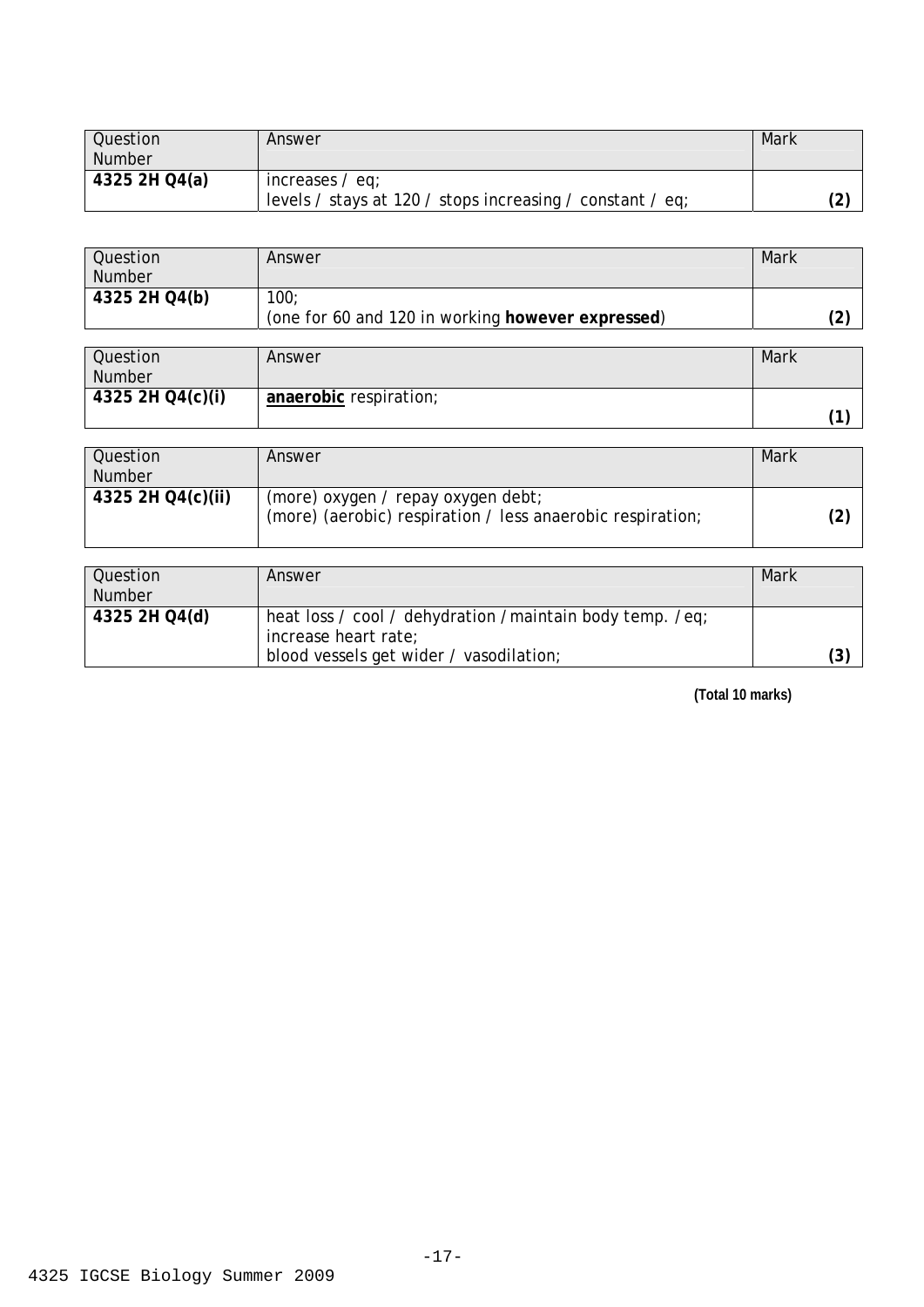| Question<br><b>Number</b> | Answer      |                 |                            | Mark |
|---------------------------|-------------|-----------------|----------------------------|------|
| 4325 2H Q5(a)             | Plant part  | <b>Stimulus</b> | Response                   |      |
|                           | (stem)      | (light)         | (positive<br>phototropism) |      |
|                           | (root)      | (light)         | negative<br>phototropism;  |      |
|                           | stem/shoot; | gravity;        | (negative<br>geotropism)   | (3)  |

| Question<br><b>Number</b> | Answer                                                                            | Mark |
|---------------------------|-----------------------------------------------------------------------------------|------|
| 4325 2H Q5(b)             | obtain light;<br>photosynthesis;<br>make glucose / sugar / starch / carbohydrate; | (2   |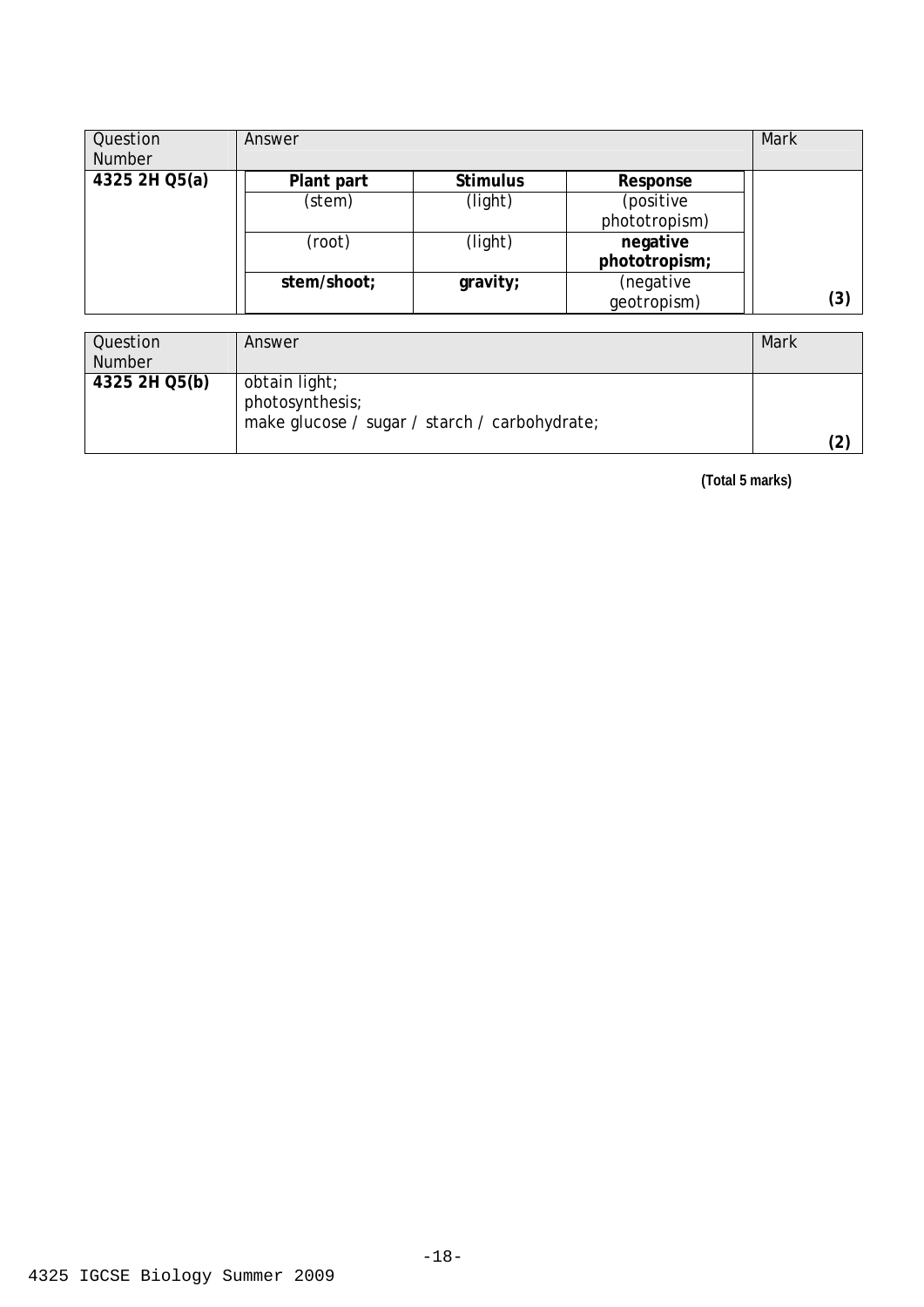| Question      | Answer                                     | Mark |
|---------------|--------------------------------------------|------|
| <b>Number</b> |                                            |      |
| 4325 2H Q6(a) | nucleus;                                   |      |
|               | empty / enucleated/eq; Ignore unfertilised |      |
|               | mitosis;                                   |      |
|               | embryo;                                    |      |
|               | uterus / womb;                             |      |
|               | identical / same; Ignore similar           | (6)  |

| Question<br><b>Number</b> | Answer                     |                         | Mark |
|---------------------------|----------------------------|-------------------------|------|
| 4325 2H Q6(b)             | Animal<br>CopyCat's mother | Sex chromosomes<br>(XX) |      |
|                           | The surrogate mother       | XX                      |      |
|                           | Copycat                    | XX;                     |      |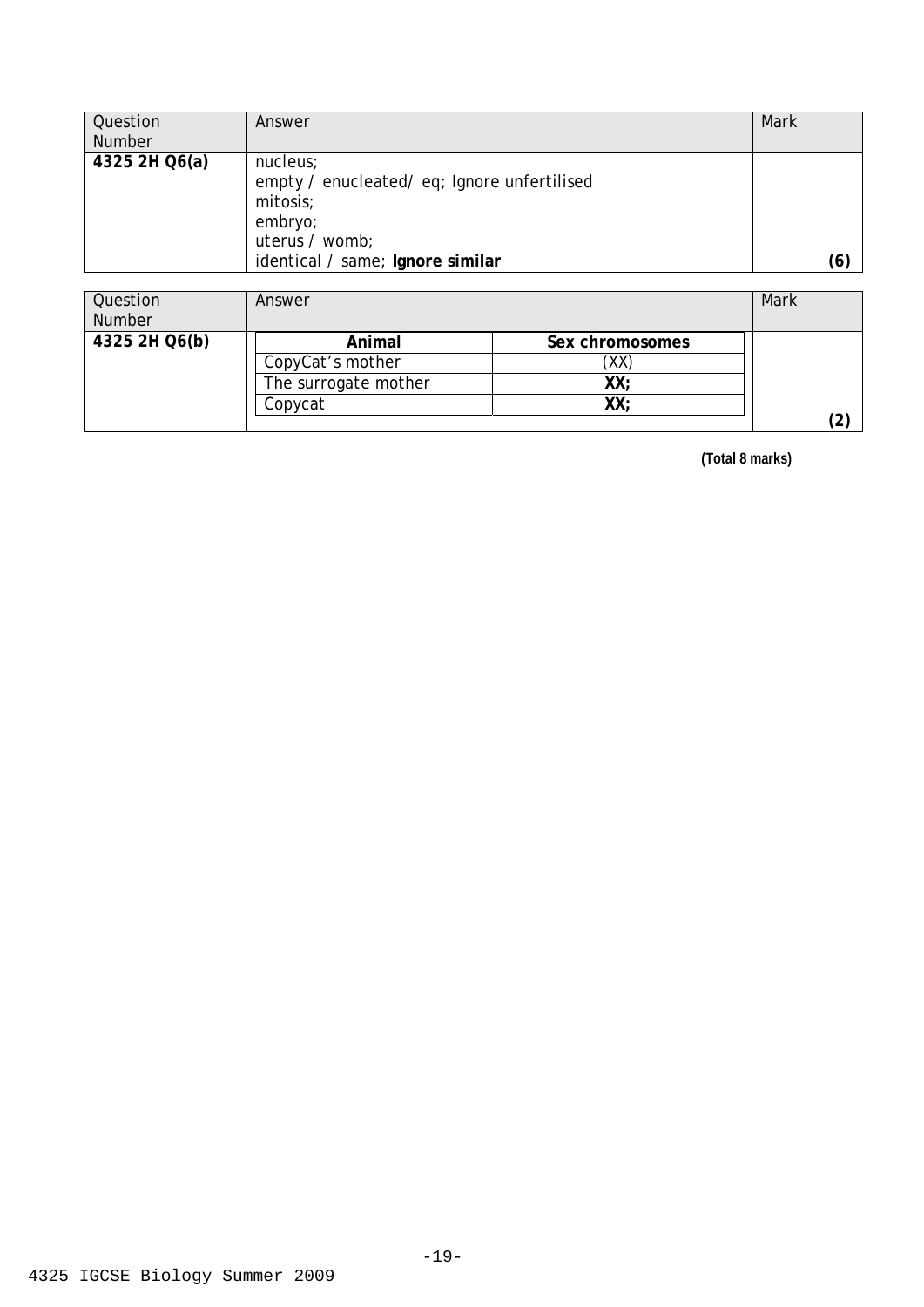| Question         | Answer                                                       | Mark |
|------------------|--------------------------------------------------------------|------|
| Number           |                                                              |      |
| 4325 2H Q7(a)(i) | anthers/ filament / stamen outside 'flower';                 |      |
|                  | stigma / style outside 'flower' / feathery/eg; Ignore carpel | (2)  |

| Question<br><b>Number</b> | Answer                                                                                                                                                                               | Mark |
|---------------------------|--------------------------------------------------------------------------------------------------------------------------------------------------------------------------------------|------|
| 4325 2H Q7(a)(ii)         | light / smaller / air sacs / larger quantities / smooth / large SA<br>eq<br>Accept negative converse eg not light / not sticky / eq:<br>Accept converse if clearly insect pollinated | (1   |

| Question         | Answer                                                  | Mark |
|------------------|---------------------------------------------------------|------|
| <b>Number</b>    |                                                         |      |
| 4325 2H Q7(b)(i) | shape (oblong with an extension);                       |      |
|                  | cell labelled with at least two from nucleus, membrane, |      |
|                  | cell wall, cytoplasm, vacuole;                          | (2)  |
|                  | max one if generalised cell                             |      |

| Question            | Answer                                        | Mark |
|---------------------|-----------------------------------------------|------|
| <b>Number</b>       |                                               |      |
| $4325$ 2H Q7(b)(ii) | osmosis; Ignore active transport              |      |
|                     | high conc of water to low conc of water / eq; | (2)  |
|                     | selectively permeable membrane / eq;          |      |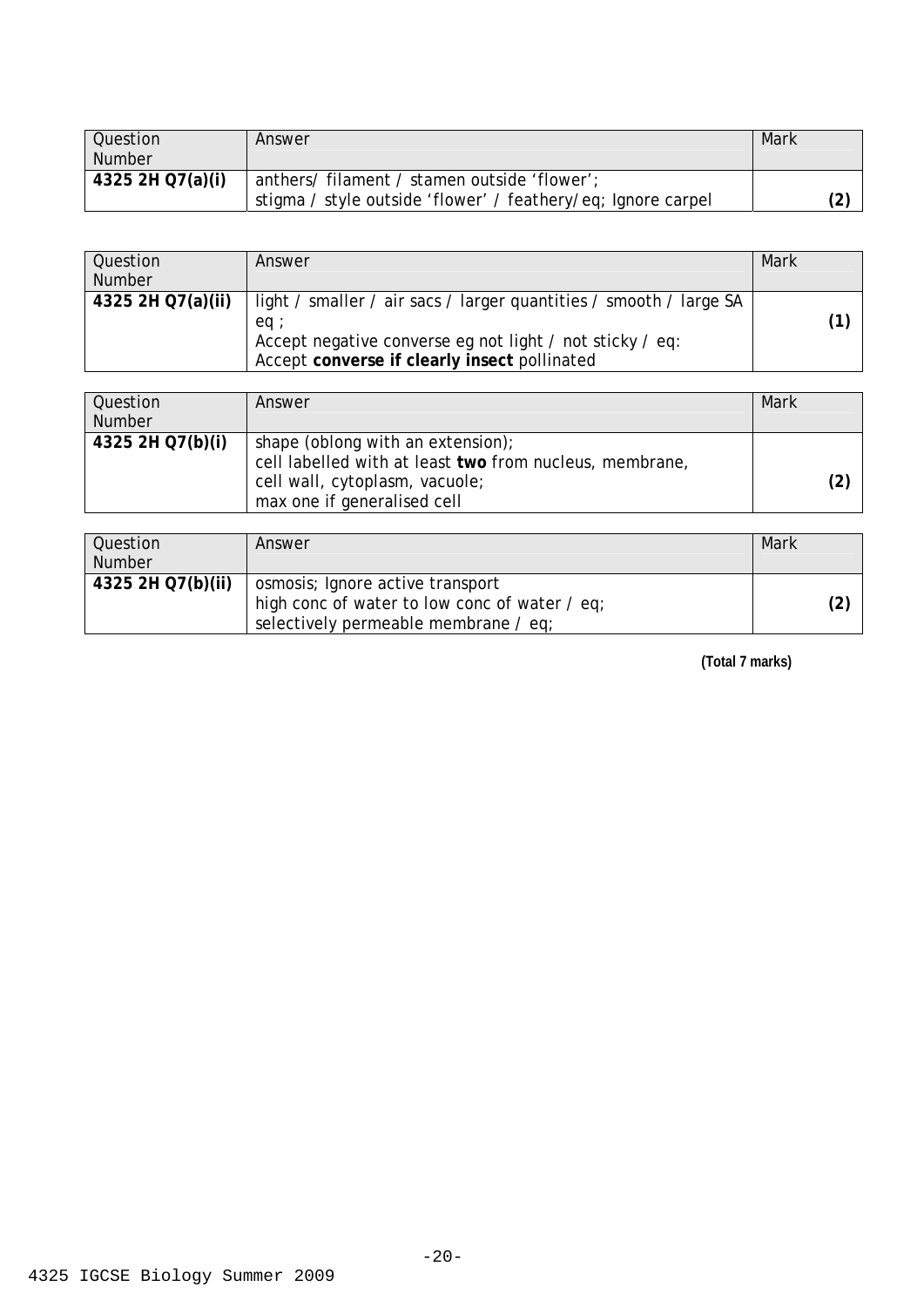| Question         | Answer | Mark |
|------------------|--------|------|
| <b>Number</b>    |        |      |
| 4325 2H Q8(a)(i) | .      |      |
|                  |        | ′1`  |

| Question          | Answer                                                | Mark  |
|-------------------|-------------------------------------------------------|-------|
| <b>Number</b>     |                                                       |       |
| 4325 2H Q8(a)(ii) | emulsifies / emulsification / small drops;            | Max 4 |
|                   | lipid /fat / oil;                                     |       |
|                   | large surface area;                                   |       |
|                   | enzymes / lipase;                                     |       |
|                   | neutralise acid / raise pH / optimum / alkaline / eq; |       |
|                   |                                                       | (4)   |

| Question<br>Number | Answer                          | Mark |
|--------------------|---------------------------------|------|
| 4325 2H Q8(b)(i)   | small intestine / ileum / $C$ ; |      |

| Question                   | Answer                                                  | Mark  |     |
|----------------------------|---------------------------------------------------------|-------|-----|
| <b>Number</b>              |                                                         |       |     |
| $\sqrt{4325}$ 2H Q8(b)(ii) | large surface area / microvilli;                        | Max 4 |     |
|                            | capillaries;<br>blood moves/circulates /eq;             |       |     |
|                            | maintain concentration gradient;                        |       |     |
|                            | walls single cell thick / thin walls / short distance / |       |     |
|                            | (capillaries) close to wall;                            |       |     |
|                            | lacteal / lymph vessel;                                 |       |     |
|                            | diffusion;                                              |       | (4) |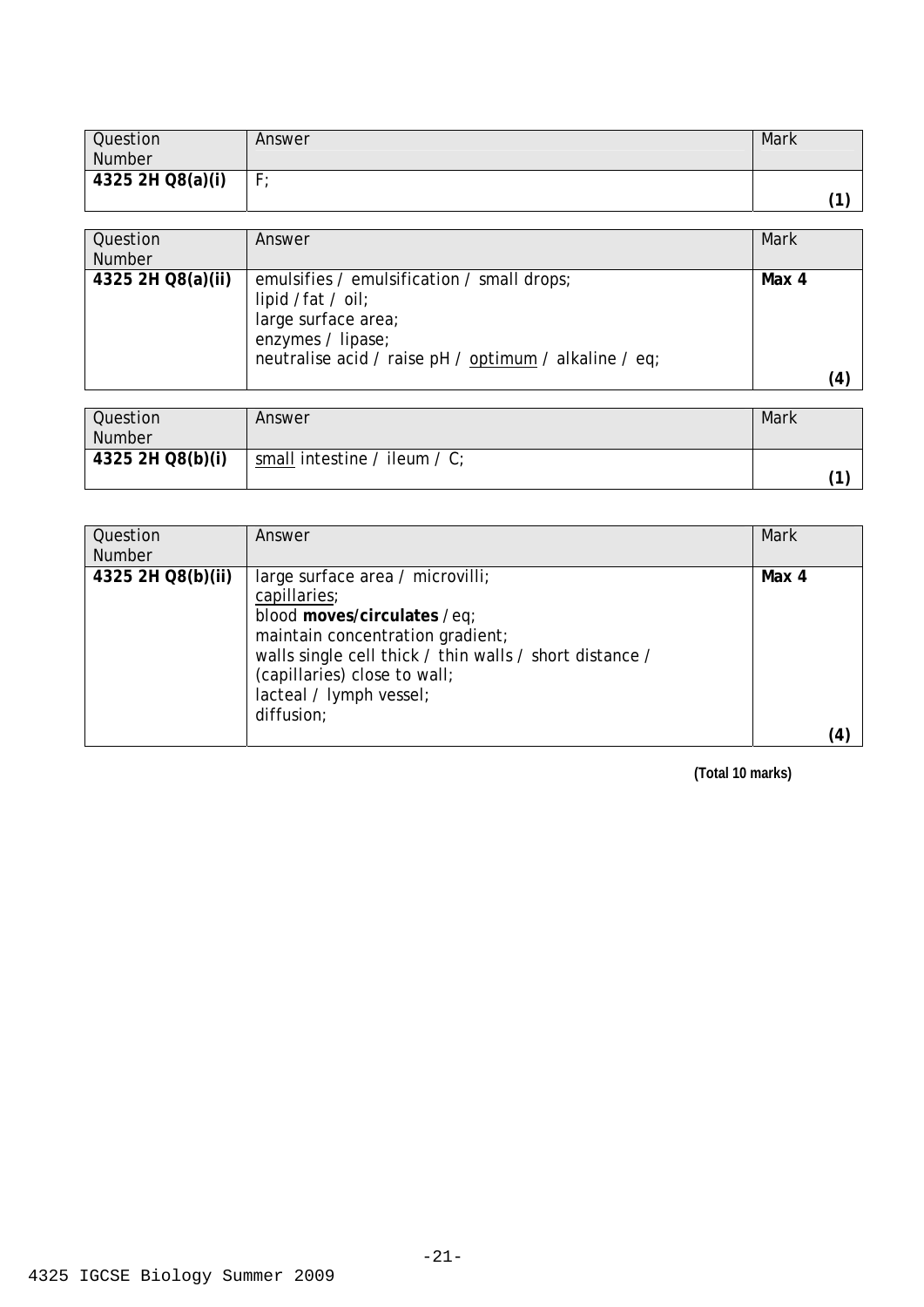| Question         | Answer                                                      | Mark |
|------------------|-------------------------------------------------------------|------|
| <b>Number</b>    |                                                             |      |
| 4325 2H Q9(a)(i) | parents: Nn and Nn;                                         |      |
|                  | gametes: N and n and N and n; (gap, or, comma, circled must | (4)  |
|                  | be visible)                                                 |      |
|                  | offspring: NN and Nn and Nn and nn;                         |      |
|                  | phenotypes no PKU, no PKU, no PKU and PKU;                  |      |
|                  | Allow not affected/affected / normal / abnormal eq          |      |
|                  | Allow term carrier for Nn                                   |      |
|                  | ECF 3 max                                                   |      |

| Question          | Answer                                          | Mark |
|-------------------|-------------------------------------------------|------|
| <b>Number</b>     |                                                 |      |
| 4325 2H Q9(a)(ii) | $\frac{3}{4}$ / 3:1 / 75% / 3 in 4 / 0.75 / eq; |      |
|                   | No ECF                                          |      |

| Question<br><b>Number</b> | Answer                                                                                                                               | Mark |
|---------------------------|--------------------------------------------------------------------------------------------------------------------------------------|------|
| 4325 2H Q9(b)             | diet lacking phenylalanine / dialysis / removal of<br>phenylalanine / eq restrict / reduce protein in diet / gene<br>therapy $/eq$ ; |      |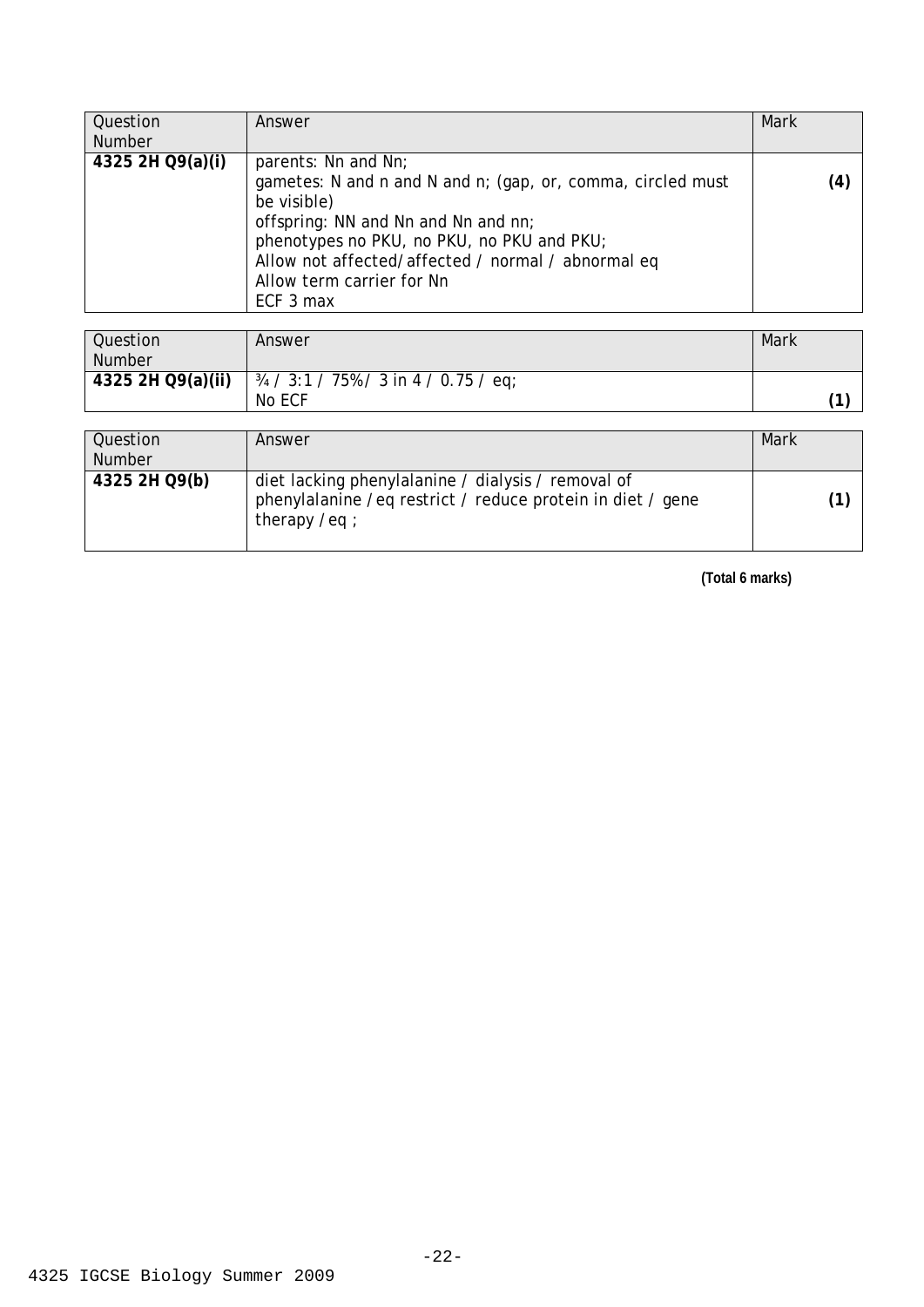| Question<br><b>Number</b> | Answer                                                                                                                              | Mark  |
|---------------------------|-------------------------------------------------------------------------------------------------------------------------------------|-------|
| 4325 2H Q10(a)            | water transport /water absorption;<br>turgidity/support/eq<br>mineral / salt transport / absorption /; Ignore nutrients<br>cooling; | Max 1 |

| Question<br><b>Number</b> | Answer                                           | Mark |
|---------------------------|--------------------------------------------------|------|
| 4325 2H Q10(b)            | stomata / pores open;                            |      |
|                           | increase (transpiration) / more water loss / eq; | (2)  |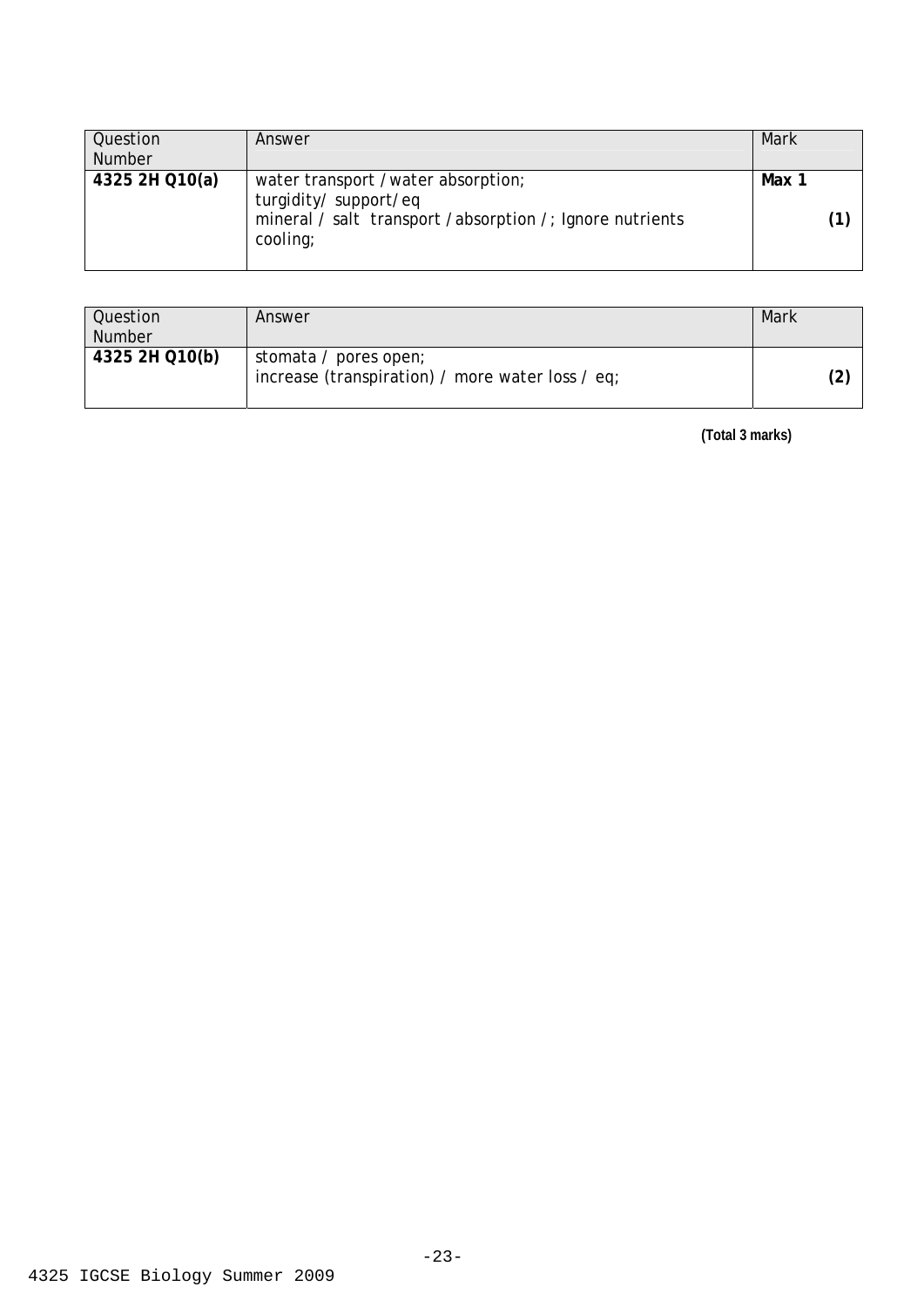| Question          | Answer                                                                                                                                                                      | Mark |
|-------------------|-----------------------------------------------------------------------------------------------------------------------------------------------------------------------------|------|
| <b>Number</b>     |                                                                                                                                                                             |      |
| 4325 2H Q11(a)(i) | shape;<br>(3 bars reducing in size from bottom to top) allow smooth<br>order; (trees then primary consumers then secondary<br>consumers)<br>names; (regardless of position) | (3)  |

| Question           | Answer                                                      | Mark |  |
|--------------------|-------------------------------------------------------------|------|--|
| <b>Number</b>      |                                                             |      |  |
| 4325 2H Q11(a)(ii) | bottom bar small(er) / fewer trees / inverted pyramid / eq; |      |  |
|                    |                                                             |      |  |

| Question       | Answer                                                                                                                   | Mark |
|----------------|--------------------------------------------------------------------------------------------------------------------------|------|
| <b>Number</b>  |                                                                                                                          |      |
| 4325 2H Q11(b) | energy lost / used up / respiration / heat / movement / excretion<br>'egestion / uneaten / indigestible / death / eq;;;; | (4)  |

| Question          | Answer                                 | Mark |
|-------------------|----------------------------------------|------|
| Number            |                                        |      |
| 4325 2H Q11(c)(i) | trees/leaves/canopy block sun / light; |      |
|                   |                                        |      |

| Question<br>Number | Answer          | Mark |
|--------------------|-----------------|------|
| 4325 2H Q11(c)(ii) | chlorophyll;    |      |
|                    | (absorb) light; | (2)  |
|                    | photosynthesis; |      |

| Question            | Answer                                                    | Mark |
|---------------------|-----------------------------------------------------------|------|
| Number              |                                                           |      |
| 4325 2H Q11(c)(iii) | feeds on dead material / carnivorous / parasitic / ref to |      |
|                     | other pigments /eq;                                       |      |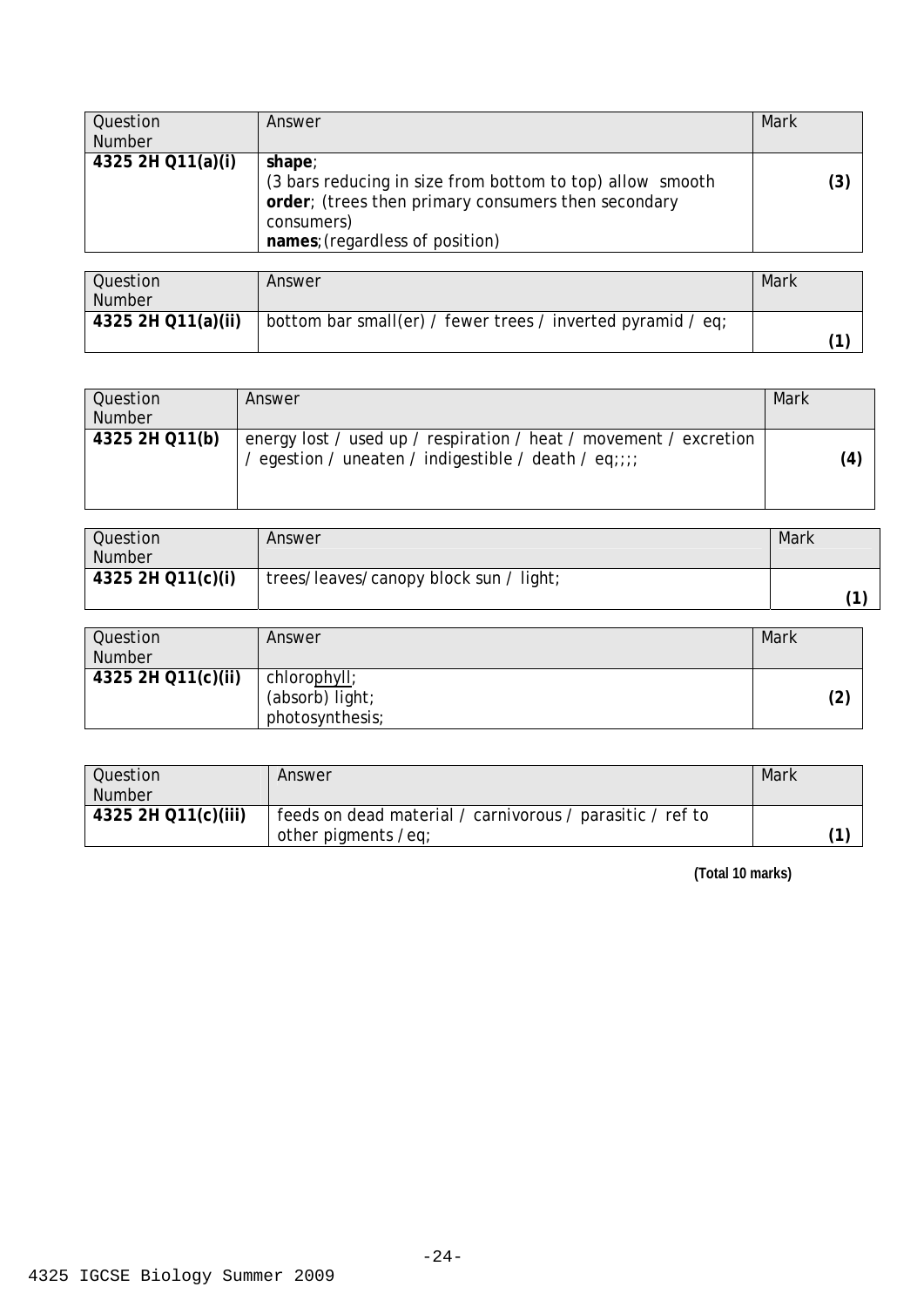| Question          | Answer                                                         | <b>Mark</b> |
|-------------------|----------------------------------------------------------------|-------------|
| <b>Number</b>     |                                                                |             |
| 4325 2H Q12(a)(i) | still grows in cold / longer growing period / 2 crops per year |             |
|                   | survive frost / winter / eq;                                   |             |
|                   |                                                                |             |
| Question          | Answer                                                         | <b>Mark</b> |
| <b>Number</b>     |                                                                |             |

| <b>Number</b>      |                                                |  |
|--------------------|------------------------------------------------|--|
| 4325 2H Q12(a)(ii) | no infection / disease / not killed / eq;      |  |
|                    | better growth / yield / eq; Ignore help growth |  |
|                    | no fungus spread to other plants / eq;         |  |

| Question<br><b>Number</b> | Answer                                                                                                                                                                                                                             | Mark |
|---------------------------|------------------------------------------------------------------------------------------------------------------------------------------------------------------------------------------------------------------------------------|------|
| 4325 2H Q12(b)            | gene / DNA / allele;<br>cut /eq;<br>restriction (endonuclease) enzyme;<br>plasmid;<br>same restriction (endonuclease);<br>ligase;<br>join / stick / glue / eq;<br>recombinant DNA;<br>vector;<br>Agrobacterium / gene gun / virus; | (5)  |

| Question<br><b>Number</b> | Answer                                                                                                                                                                                                      | Mark |
|---------------------------|-------------------------------------------------------------------------------------------------------------------------------------------------------------------------------------------------------------|------|
| 4325 2H Q12(c)            | more plants / lots of plants / eq;<br>quicker / faster / eq;<br>same / identical / clones/ all have desired characteristic / eq;<br>NB Ignore numbering: if two correct in 1. give two marks<br>Ignore cost |      |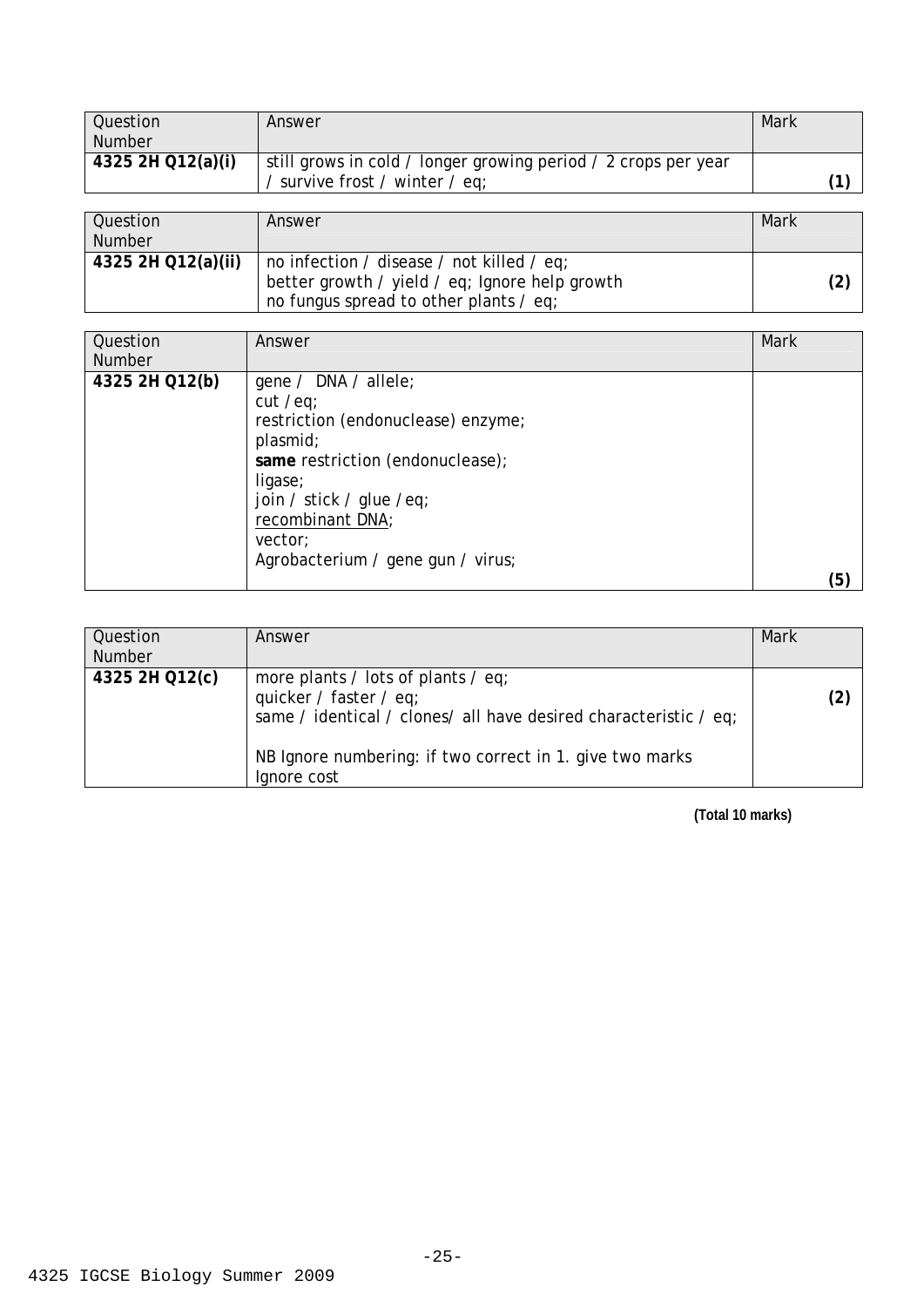| Question       | Answer    | Mark |
|----------------|-----------|------|
| Number         |           |      |
| 4325 2H Q13(a) | insulin   |      |
|                | pancreas; |      |
|                | blood;    |      |
|                | liver;    |      |
|                | glycogen; | (5)  |

| Question      | Answer                                                                            | Mark |
|---------------|-----------------------------------------------------------------------------------|------|
| <b>Number</b> |                                                                                   |      |
|               | 4325 2H Q13(b)(i)   glucose normal / lower glucose level / glucose level only due |      |
|               | to drink / food contains glucose / eq;                                            |      |

| Question                                                                                                                                                                                                                                       | Answer | <b>Mark</b> |     |
|------------------------------------------------------------------------------------------------------------------------------------------------------------------------------------------------------------------------------------------------|--------|-------------|-----|
| <b>Number</b>                                                                                                                                                                                                                                  |        |             |     |
| 4325 2H Q13(b)(ii)<br>starting / fasting level is within normal limits / eq;<br>blood glucose level does not rise above 9 / rises to 8;<br>blood glucose level falls (to normal levels);<br>insulin released;<br>allow converse for each point |        | Max 3       | (3) |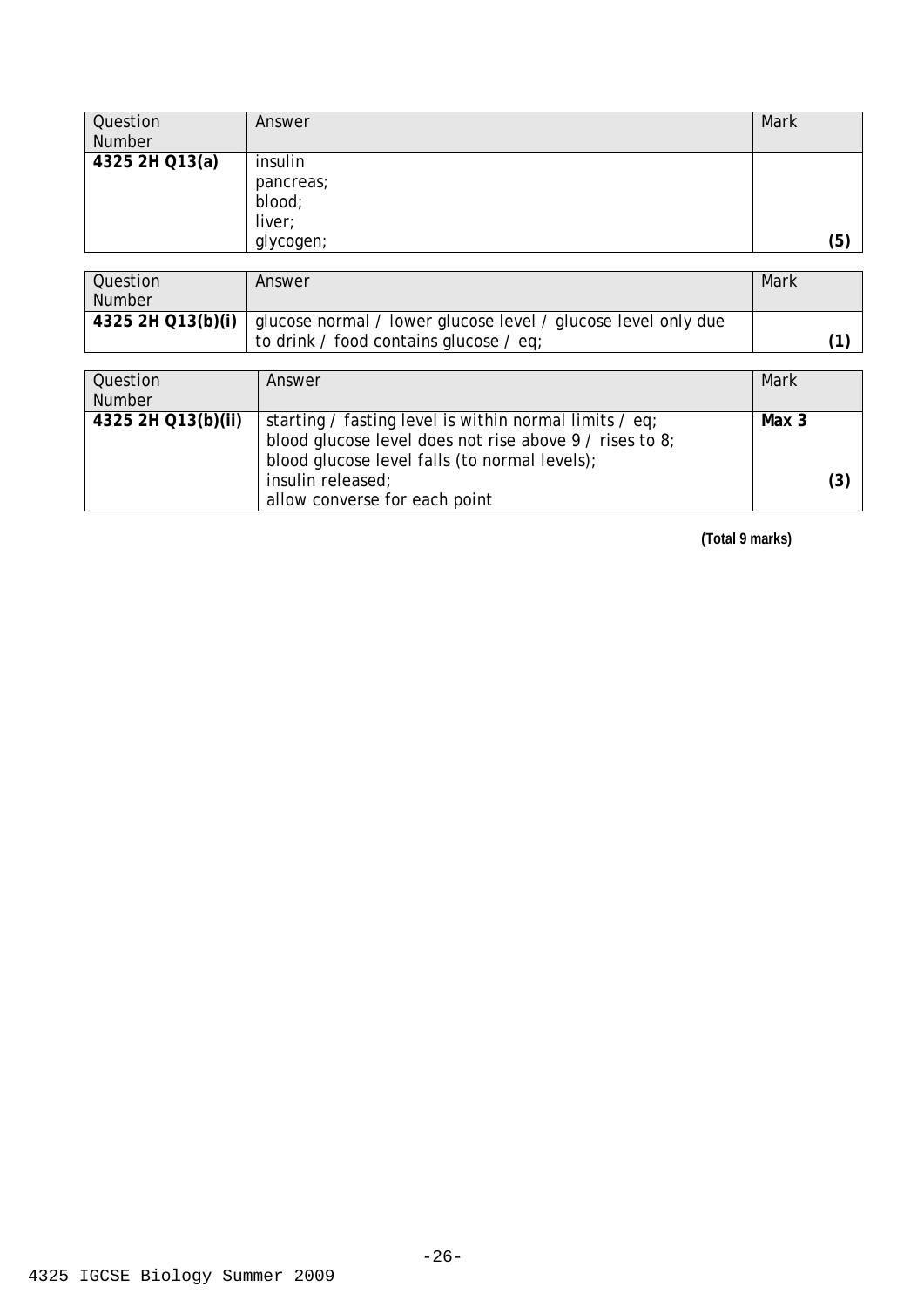| Question          | Answer             | Mark |
|-------------------|--------------------|------|
| <b>Number</b>     |                    |      |
| 4325 2H Q14(a)(i) | Iceland and Japan; |      |
|                   |                    | 11   |

| Question           | Answer                                     | Mark           |
|--------------------|--------------------------------------------|----------------|
| Number             |                                            |                |
| 4325 2H Q14(a)(ii) | 13:                                        |                |
|                    | allow one for 130 or 100 and 30 in working | $\overline{2}$ |

| Question      | Answer                                                                         | Mark |
|---------------|--------------------------------------------------------------------------------|------|
| <b>Number</b> |                                                                                |      |
|               | 4325 2H Q14(a)(iii) amino acids / new cells / enzymes / tissues /muscle/ bone/ |      |
|               | repair/membranes/DNA/hormones/antibodies/eq;                                   |      |

| Question<br><b>Number</b> | Answer                                                                                                                      | Mark         |
|---------------------------|-----------------------------------------------------------------------------------------------------------------------------|--------------|
| 4325 2H Q14(b)(i)         | remove waste / faeces / urine / eq;<br>Ignore clean / disease /pollution<br>oxygen /prevent stagnation /eq;<br>respiration; | Max 2<br>(2) |

| <b>Question</b><br>Number | Answer                                                                                                  | Mark |
|---------------------------|---------------------------------------------------------------------------------------------------------|------|
| 4325 2H Q14(b)(ii)        | less wasted / all eaten / prevent oxygen depletion / less<br>decomposition / less bacterial growth /eq; |      |

| Question       | Answer                                                            | Mark  |                   |
|----------------|-------------------------------------------------------------------|-------|-------------------|
| <b>Number</b>  |                                                                   |       |                   |
| 4325 2H Q14(c) | large fish / more growth / eq;<br>from small amount of food / eq; | Max 2 |                   |
|                | economic benefit /eq;                                             |       | $\left( 2\right)$ |

| Question<br><b>Number</b> | Answer                                                                                                                                                                                     | Mark  |
|---------------------------|--------------------------------------------------------------------------------------------------------------------------------------------------------------------------------------------|-------|
| 4325 2H Q14(d)            | (Intraspecific competition):<br>no overcrowding / increase cage size / eq;<br>separate sizes/ ages; Ignore gender<br>supply enough food; (ONCE)<br>(Interspecific competition):            | Max 4 |
|                           | one species / type of fish per cage / stop other fish entering<br>cage;<br>(by) cover cage / size of mesh / use different cages / eq;<br>eg separating species in different pens/cages = 2 | (4)   |

**PAPER TOTAL 120 MARKS**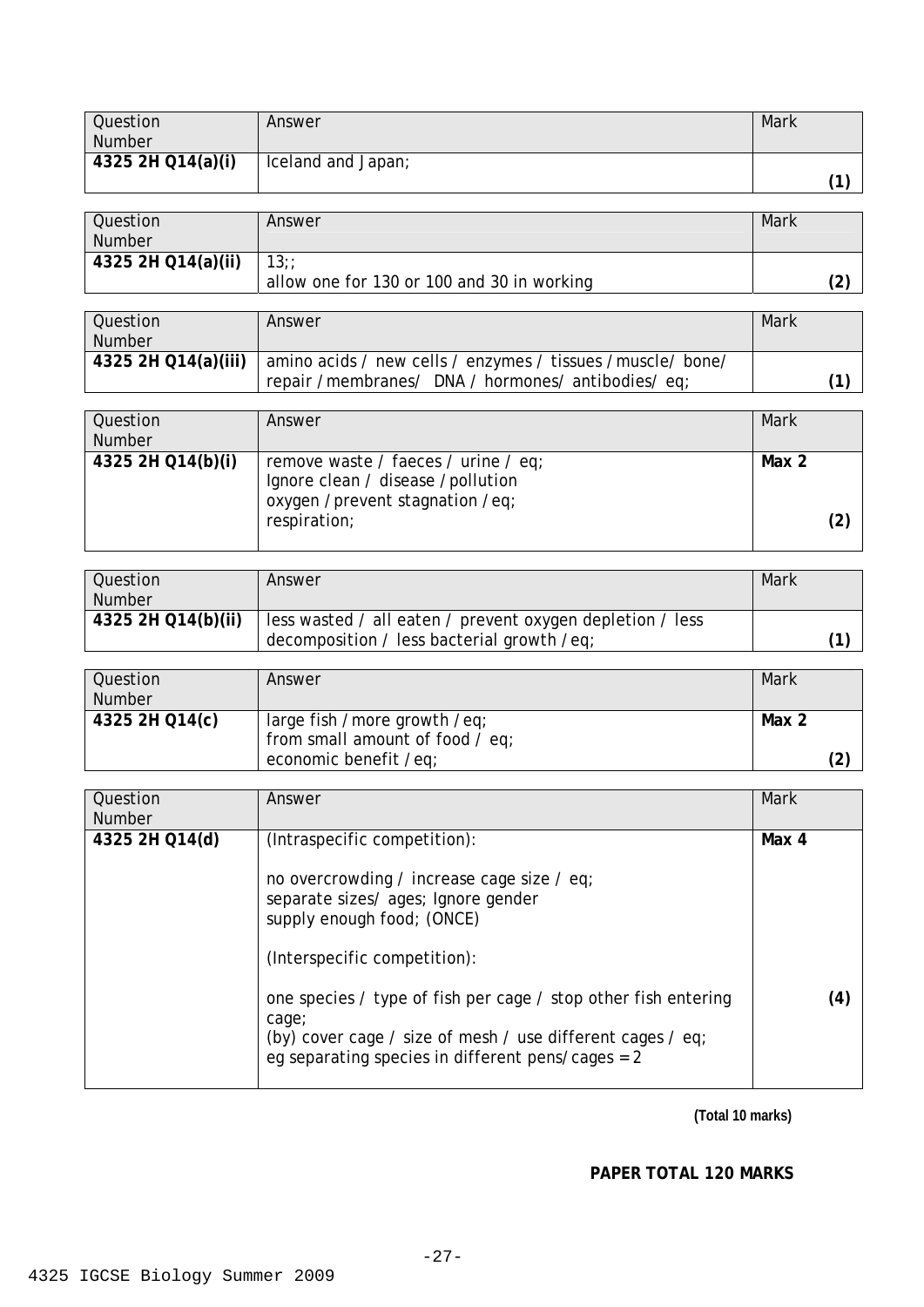#### **BIOLOGY 4325-03 MARK SCHEME**

#### **Key**

- ; indicates separate mark points<br>/ indicates alternatives
- / indicates alternatives
- eq allow for correct equivalent
- $\overline{\phantom{a}}$  word underlined means no alternatives allowed

| Question<br><b>Number</b> | Answer            |                     | Mark |
|---------------------------|-------------------|---------------------|------|
| 1(a)(i)                   | Name of apparatus | Letter of apparatus |      |
|                           | Bunsen burner     | D                   |      |
|                           | Tripod            |                     |      |
|                           | Crucible          | $\mathsf{A}$        |      |
|                           | Gauze             | B                   |      |
|                           |                   |                     | (4   |

| Question      | Answer             | Mark |
|---------------|--------------------|------|
| <b>Number</b> |                    |      |
| 1(a)(ii)      | protect eyes / eq; |      |
|               |                    |      |

| Question      | Answer                                                 | Mark |
|---------------|--------------------------------------------------------|------|
| <b>Number</b> |                                                        |      |
| 1(b)          | oven / dryer / heat / in dry area / drying agent / eq. |      |
|               | time / until constant mass / leave longer (until dry); |      |

| Question<br><b>Number</b> | Answer                                           | Mark                       |
|---------------------------|--------------------------------------------------|----------------------------|
| 1(c)                      | 5.0;; one mark in working for $2.0 - 1.9$ or 0.1 | $\tilde{\phantom{a}}$<br>◢ |

| Question<br>Number | Answer                          | Mark |
|--------------------|---------------------------------|------|
| 1(d)(i)            | 2.4 / sample 5 for sandy beach; |      |

| <b>Question</b><br>Number | Answer                                                                                                 | Mark |
|---------------------------|--------------------------------------------------------------------------------------------------------|------|
| 1(d)(ii)                  | seaweed / (more) plants / dog faeces / human error / confusion<br>with other samples / still wet / eq; |      |

| Question      | Answer                               | Mark |
|---------------|--------------------------------------|------|
| <b>Number</b> |                                      |      |
| 1(d)(iii)     | (more) leaves / idea of more plants; |      |
|               |                                      |      |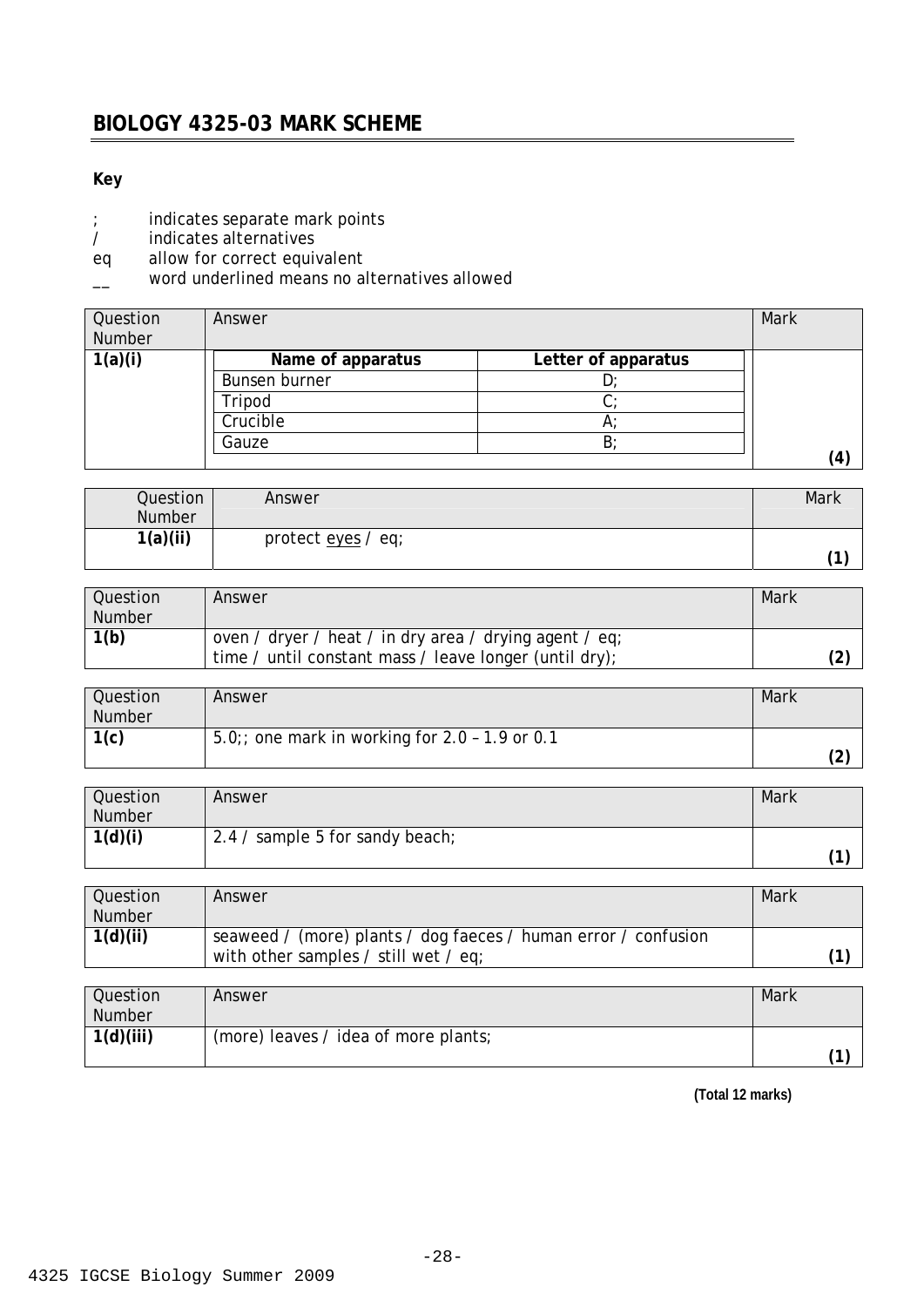| Question<br><b>Number</b> | Answer                                                                               | Mark              |
|---------------------------|--------------------------------------------------------------------------------------|-------------------|
| 2(a)                      | finger on wrist/neck/pressure point / use inflated cuff idea;<br>watch / clock / eq; | $\left( 2\right)$ |

| Question<br><b>Number</b> | Answer                                                                                                                    | Mark             |
|---------------------------|---------------------------------------------------------------------------------------------------------------------------|------------------|
| 2(b)(i)                   | names of four students;<br>pulse / heart rate / bpm;<br>$rest + 10 (sit ups) + 20 (sit ups);$<br>correct values in table; | $\bf{^{\prime}}$ |

| Question<br><b>Number</b> | Answer                                                                                         | <b>Mark</b> |
|---------------------------|------------------------------------------------------------------------------------------------|-------------|
| 2(b)(ii)                  | oxygen;<br>glucose;<br>respiration;<br>ATP / energy;<br>muscles / cells / tissues; Ignore body | max(3)      |

| Question | Answer                                                       | Mark   |
|----------|--------------------------------------------------------------|--------|
| Number   |                                                              |        |
| 2(c)     | More accurate / closer to true value / eq;                   |        |
|          | heart rate slows / eq; Allow converse eg higher in first 15s |        |
|          | less chance of (counting) error / eq;                        | max(2) |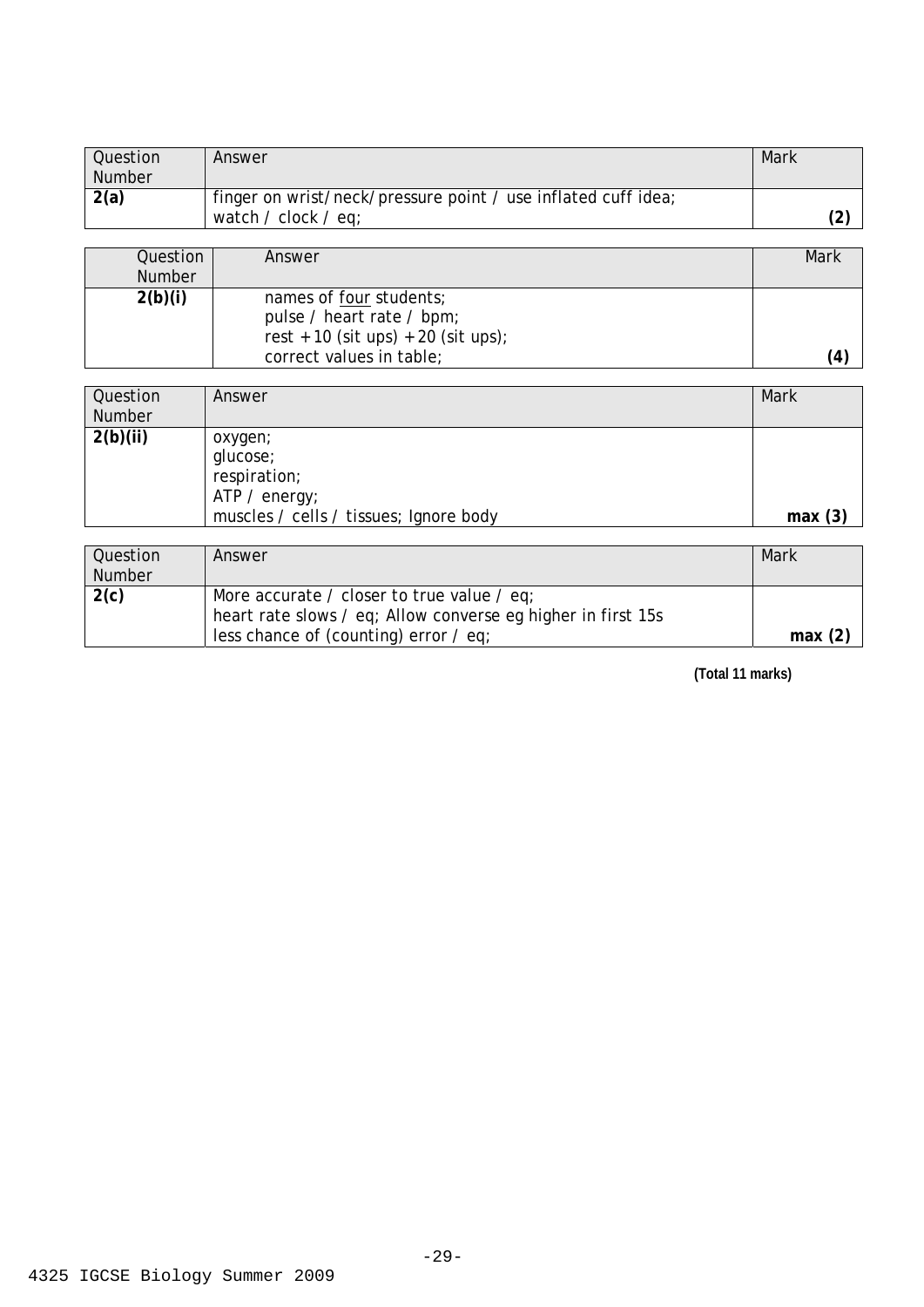| Question<br><b>Number</b> | Answer                                                                                                                                                                    | <b>Mark</b> |
|---------------------------|---------------------------------------------------------------------------------------------------------------------------------------------------------------------------|-------------|
| 3(a)                      | S scale at least half of each axis + linear;<br>L line straight $+$ through points;<br>A axes correct;<br>A labelled conc $%$ + time (s);<br>P points plotted accurately; | (5)         |

| Question<br><b>Number</b> | Answer                                                                                                        | Mark |
|---------------------------|---------------------------------------------------------------------------------------------------------------|------|
| 3(b)(i)                   | as enzyme conc. increases time taken decreases;<br>Allow converse<br>Reject as time increases conc. decreases |      |

| Question<br><b>Number</b> | Answer                                                                                                   | Mark              |
|---------------------------|----------------------------------------------------------------------------------------------------------|-------------------|
| 3(b)(ii)                  | breakdown/digestion (protein/paste) / more collisions;<br>liquid/fluid/watery/runny / more soluble / eq; | $\left( 2\right)$ |

| Question<br><b>Number</b> | Answer                                                                                                                            | Mark |
|---------------------------|-----------------------------------------------------------------------------------------------------------------------------------|------|
| 3(c)                      | temperature / pH / time of mixing / time to pour / volume of<br>(enzyme) solution / size of funnel; Ignore mass of<br>jelly/paste | (2)  |

| Question<br><b>Number</b> | Answer                                                       | Mark |
|---------------------------|--------------------------------------------------------------|------|
| 3(d)                      | 0.5g in 100 cm <sup>3</sup> / 1g in 200cm <sup>3</sup> / eq; |      |
|                           | or                                                           |      |
|                           | take stated volume of 1.00 % solution + add same stated      |      |
|                           | volume of water / eq;                                        |      |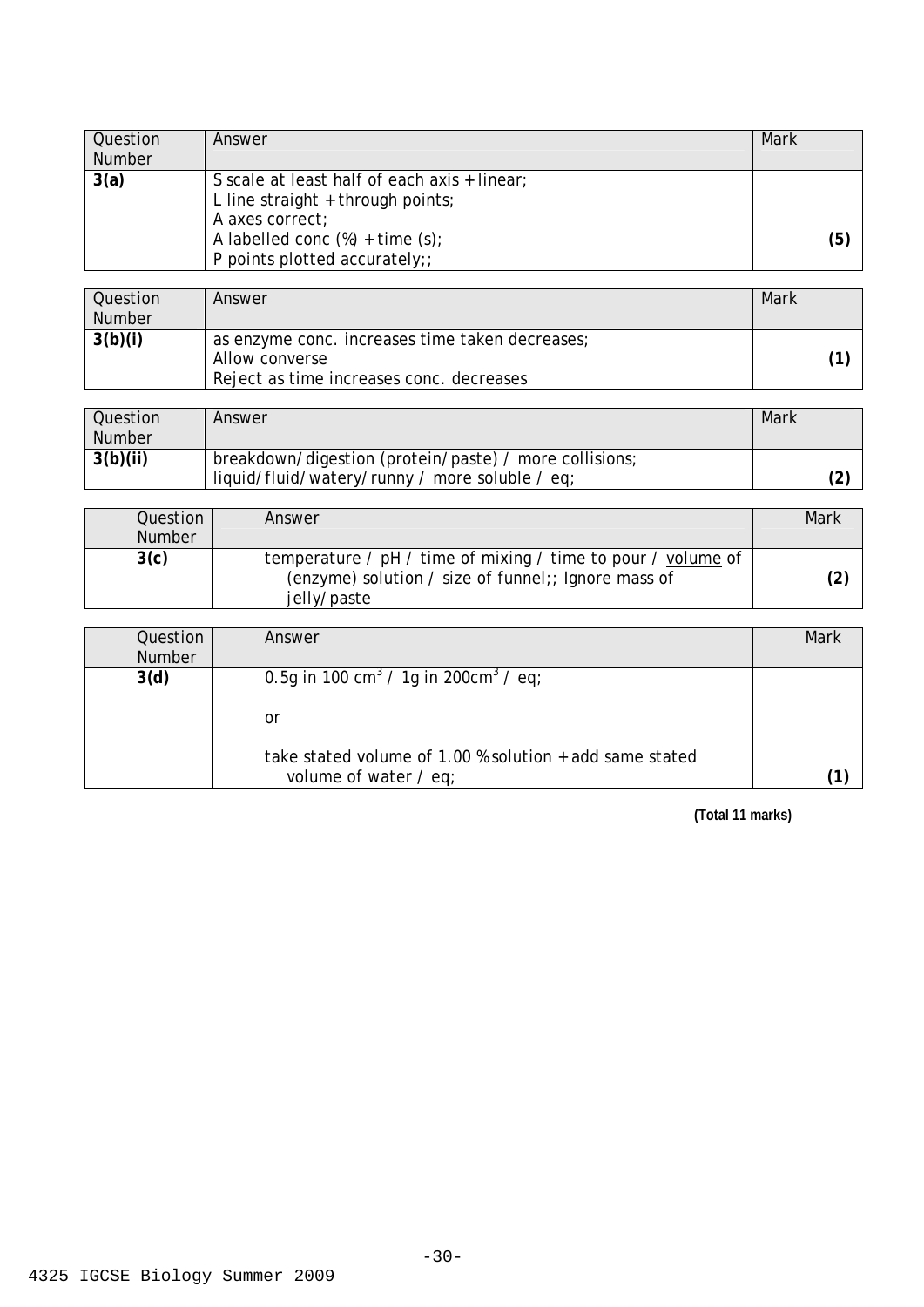| Question<br><b>Number</b> | Answer                        | <b>Mark</b>                          |                               |     |
|---------------------------|-------------------------------|--------------------------------------|-------------------------------|-----|
| 4(a)(i)                   | Type of animal                | <b>Tally</b>                         | <b>Total number</b><br>caught | (6) |
|                           | Ant                           | 11111<br>Ш                           | 8                             |     |
|                           | Beetle                        | IIIIIIIIIII<br>$\parallel$           | 20                            |     |
|                           | Slug                          | $IIIII$ $III$                        | 8                             |     |
|                           | Spider                        | Ш                                    | 4                             |     |
|                           | Woodlouse                     | $11111$ $11111$ $11111$ $11111$ $11$ | 22                            |     |
|                           |                               |                                      |                               |     |
|                           | tally ::::; number transfer ; |                                      |                               |     |

| Question<br><b>Number</b> | Answer                                               | Mark |
|---------------------------|------------------------------------------------------|------|
| 4(a)(ii)                  | used 10 traps / repeated trapping / many traps / eq; |      |

| Question<br><b>Number</b> | Answer                                                                                                                                                                | Mark |
|---------------------------|-----------------------------------------------------------------------------------------------------------------------------------------------------------------------|------|
| 4(a)(iii)                 | at night: wet / less risk of drying out / eq;<br>avoid predators $\ell$ eq;<br>more food / prey / feed / eq;<br>$\cosh$ / eq;<br>hard to see trap; Ignore more active |      |

| Question<br><b>Number</b> | Answer                                                                                                                                               | Mark |
|---------------------------|------------------------------------------------------------------------------------------------------------------------------------------------------|------|
| 4(b)                      | (yes) dead animals cannot escape /<br>dead carnivores cannot eat other animals;<br>or                                                                |      |
|                           | (no) adverse reason for killing eg cruel / not right / inhuman /<br>unnecessary / disrupt food chain / cannot escape /<br>put off by detergent / eq; |      |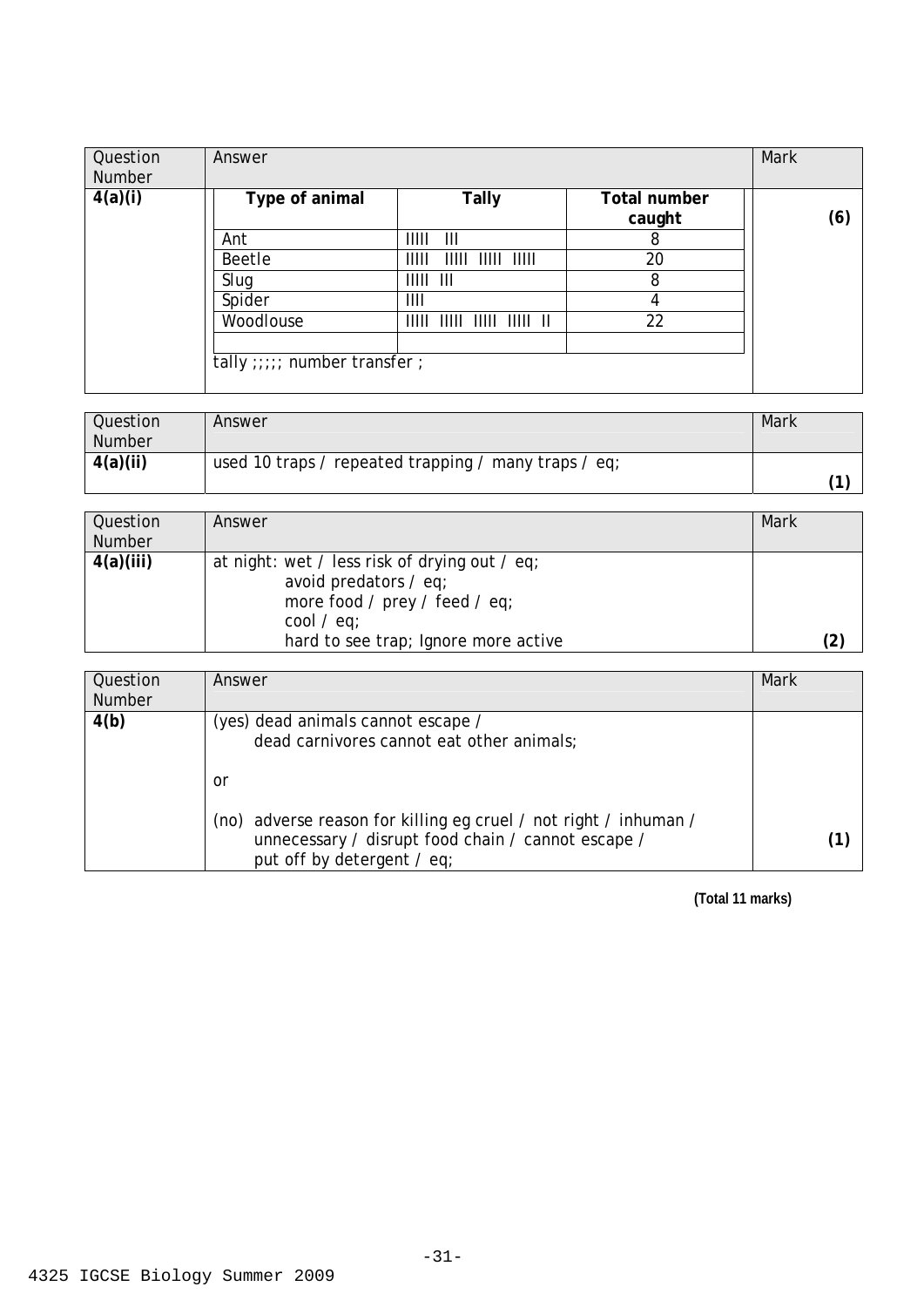| Question<br><b>Number</b> | Answer               |                                                                                | Mark |
|---------------------------|----------------------|--------------------------------------------------------------------------------|------|
| 5                         | С                    | seeds sown at different distances apart;                                       |      |
|                           | 0                    | same species of seed / same age / eq;                                          |      |
|                           | R                    | repeat; Ignore many seeds at each distance                                     |      |
|                           | M1<br>M <sub>2</sub> | (growth measured) mass / length / height / no of leaves / eq.<br>ref to time:  |      |
|                           | $S1 + S2$            | same LI / water / soil / temperature / fertiliser / nutrients /<br>$pH / eq$ ; |      |
|                           |                      |                                                                                | (6)  |

**PAPER TOTAL 50 MARKS**